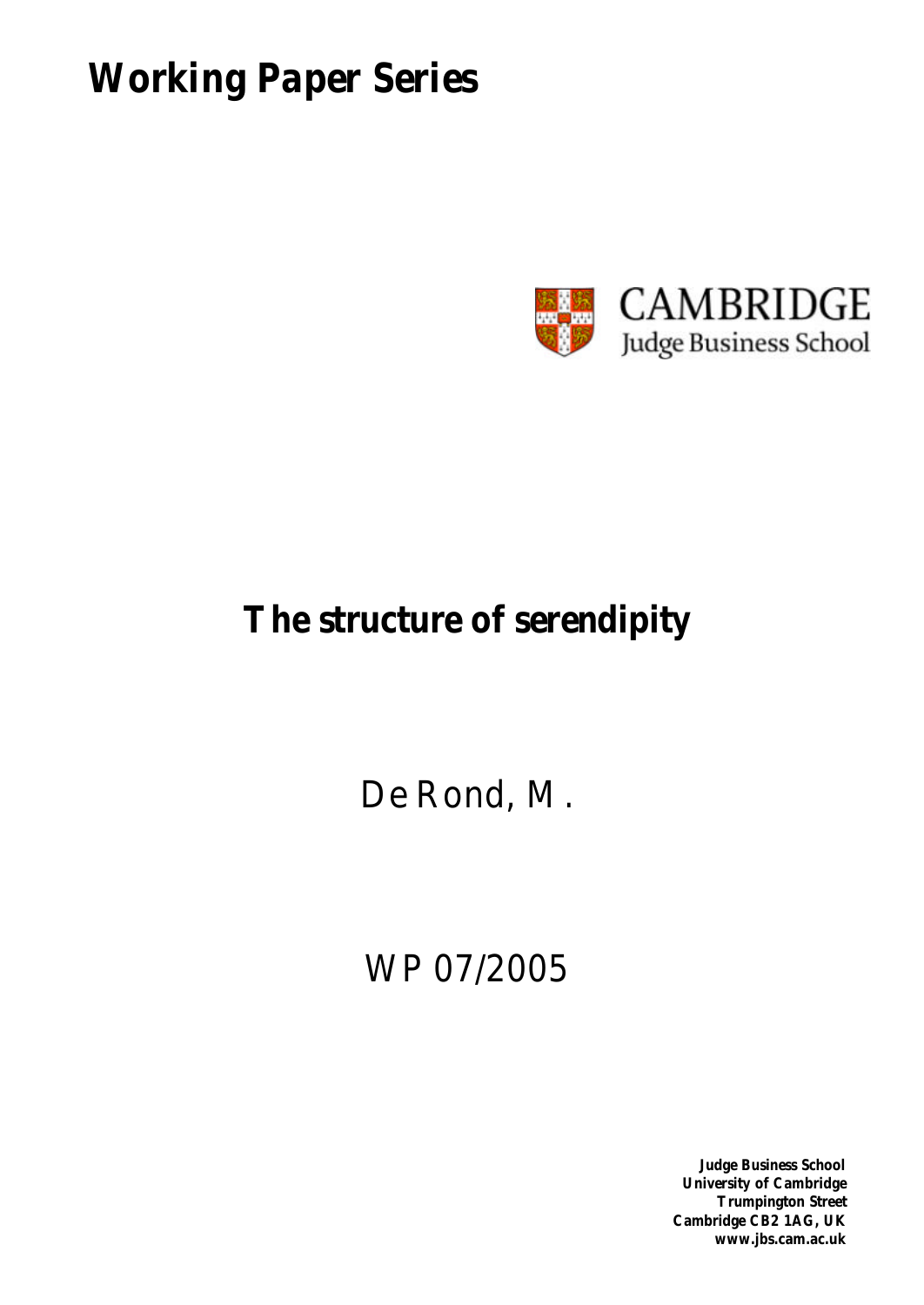These papers are produced by Judge Business School, University of Cambridge. They are circulated for discussion purposes only, their contents should be considered preliminary and are not to be quoted without the authors' permission.

The structure of serendipity

De Rond, M.

### **WP 07/2005**

Mark de Rond Judge Business School University of Cambridge Email: m.derond@jbs.cam.ac.uk

Please address enquiries about the series to:

Research Support Manager Judge Business School Trumpington Street Cambridge CB2 1AG, UK Tel: 01223 760546 Fax: 01223 339701 E-mail: research-support@jbs.cam.ac.uk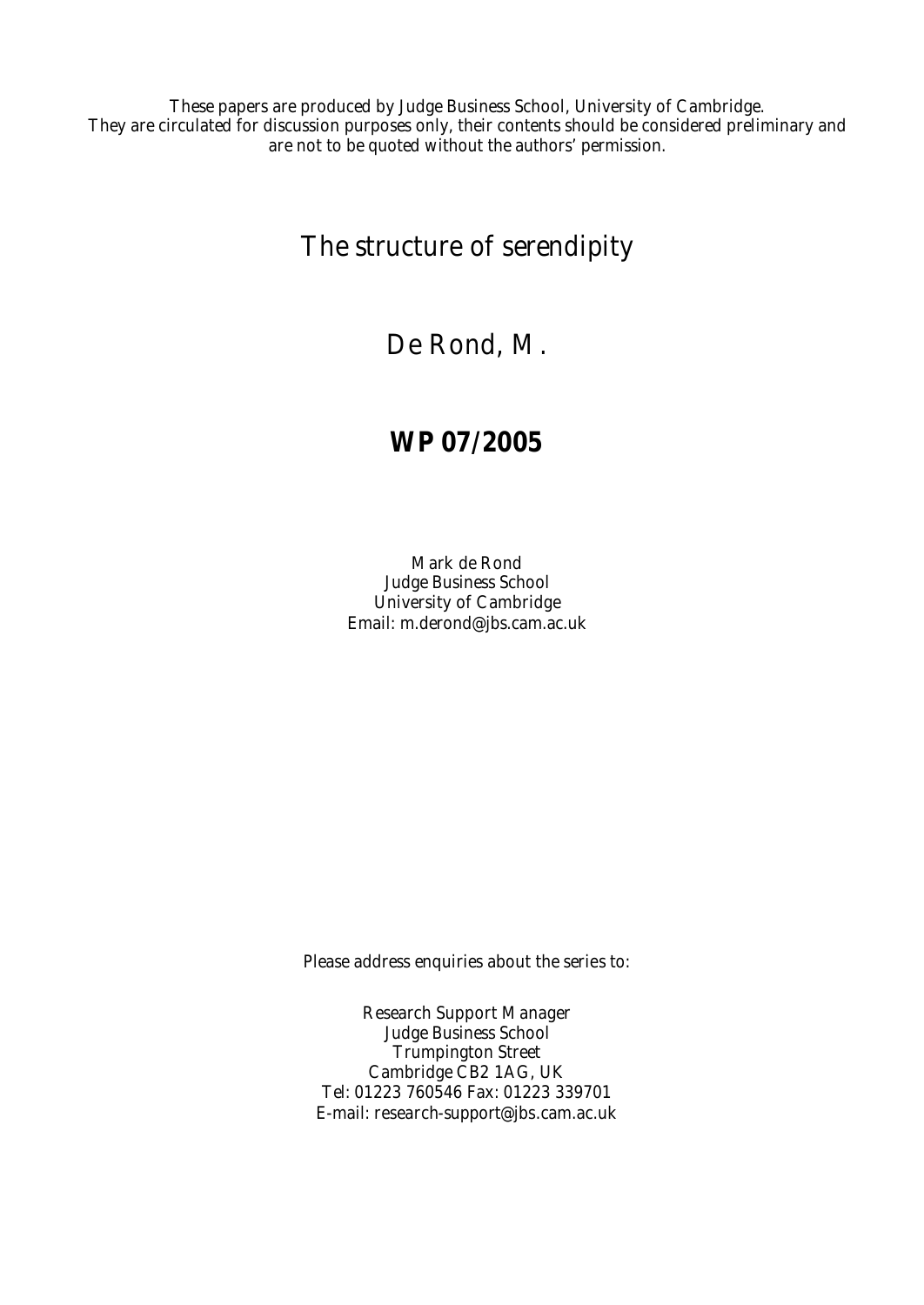### **The Structure of Serendipity**

Mark de Rond Judge Business School Cambridge University Trumpington Street Cambridge CB2 1AG United Kingdom Phone: +44 1223 339700 Fax: +44 1223 339701 Email: **mejd3@cam.ac.uk**

Raymond-Alain Thietart Universite de Paris – Dauphine and ESSEC Business School 75775 Paris, France Email: **thietart@dauphine.fr**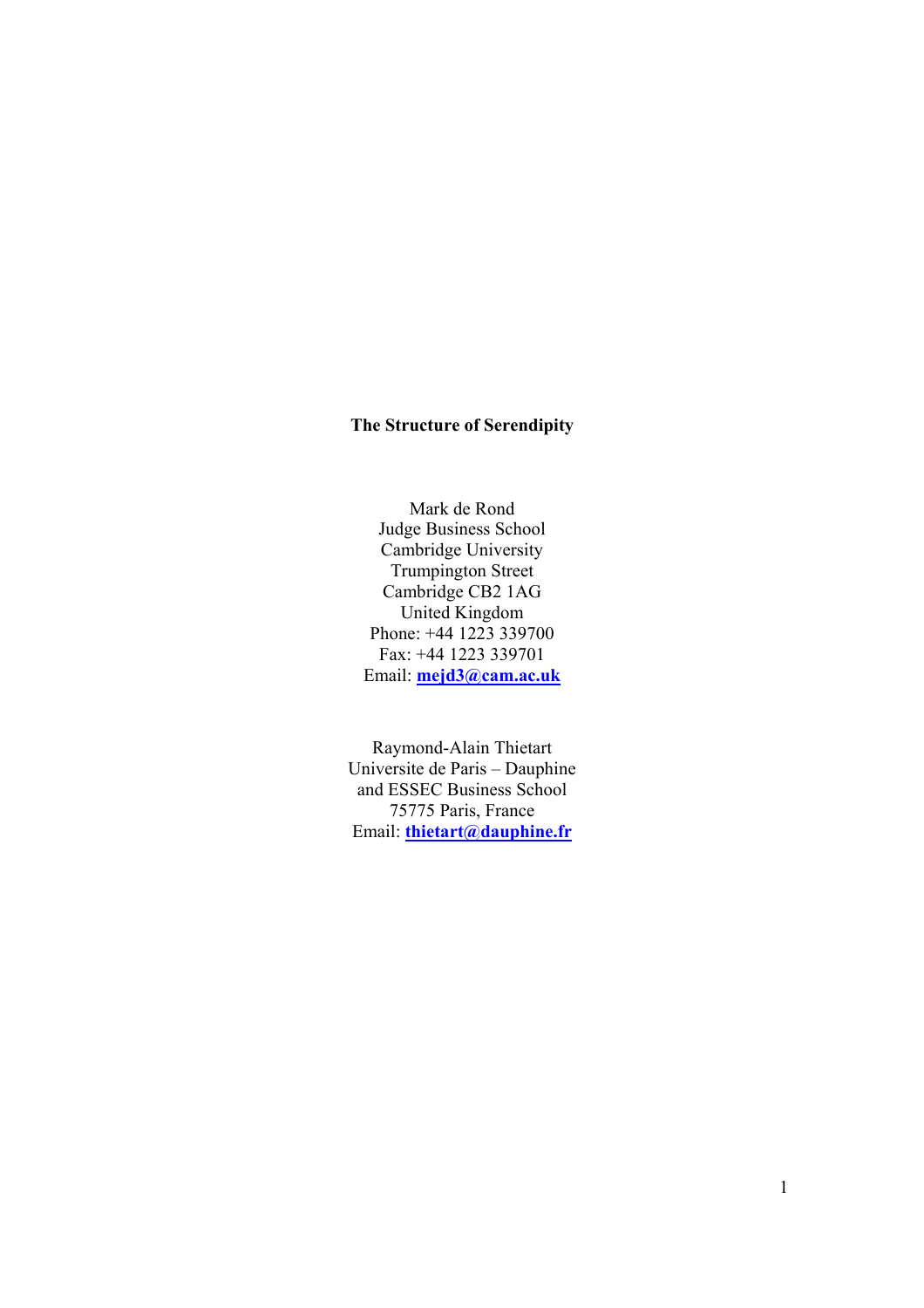#### **The Structure of Serendipity**

#### Abstract

Serendipity is routinely but mistakenly used as synonymous with chance events, luck or providence. It is thus not surprising that serendipity remains comparatively underresearched. After all, how is one to unlock the 'black box' of chance? Rather than being synonymous with chance, serendipity results from identifying 'matching pairs' of events that are put to practical or strategic use. With this etymologically accurate definition in mind, serendipity thus describes a *capability*, not an event. It follows that human agency, and not probability, is properly the focus of attention. Drawing on its  $16<sup>th</sup>$  century etymological origins, we 'unpack' four serendipitous innovations in science to illustrate the nature of serendipity. In developing this argument, we propose a novel typology. We conclude by exploring implications for research and practice.

#### **Key words: serendipity, chance, innovation**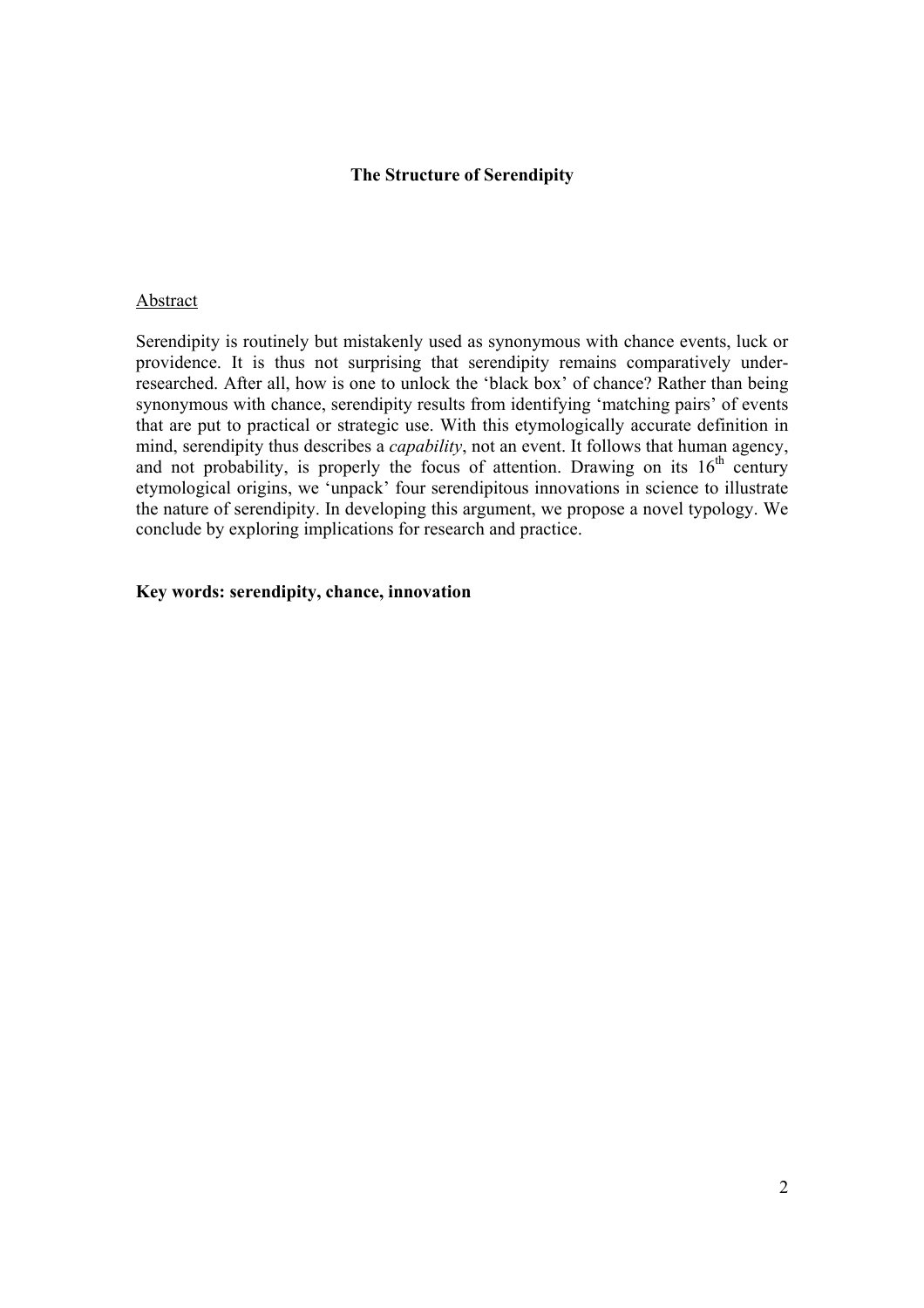*"Discovery is seeing what everybody else has seen but thinking what nobody else has thought" –* Albert Szent-Györgyi

Our principal thesis is that serendipity is typically incorrectly – and eventually unsuccessfully – used as synonymous with chance coincidence, luck or providence. This popular characterization obscures our appreciation of the structure of innovation. After all, how is one to unlock the 'black box' of chance, except to assign it a probability?

Rather than being tantamount to chance events, serendipity results from the ability to identify 'matching pairs' of events – events that are *meaningfully*, but not necessarily causally, related. In contrast with serendipity's popular application, this characterization is true to serendipity's etymological origins. For serendipity reflects a capability, not, as is routinely assumed, an event.

This paper proposes that serendipity, as capability, affords an opportunity to extend scholarly research into innovation processes. To unpack this theme is its first objective. But it also seeks conceptual clarity by proposing a typology of serendipity. This typology is induced from descriptions of four scientific discoveries. To outline the implications of this conceptualization for research and practice is its third objective.

#### **Defining serendipity**

Serendipity is commonly used in reference to 'the happy accident' (Ferguson, 1999: 194; Khan, 1999), the finding of things without seeking them (Austin, 2003), and as synonymous with 'any pleasant surprise' (Tolson, 2004: 51), fortuity, chance,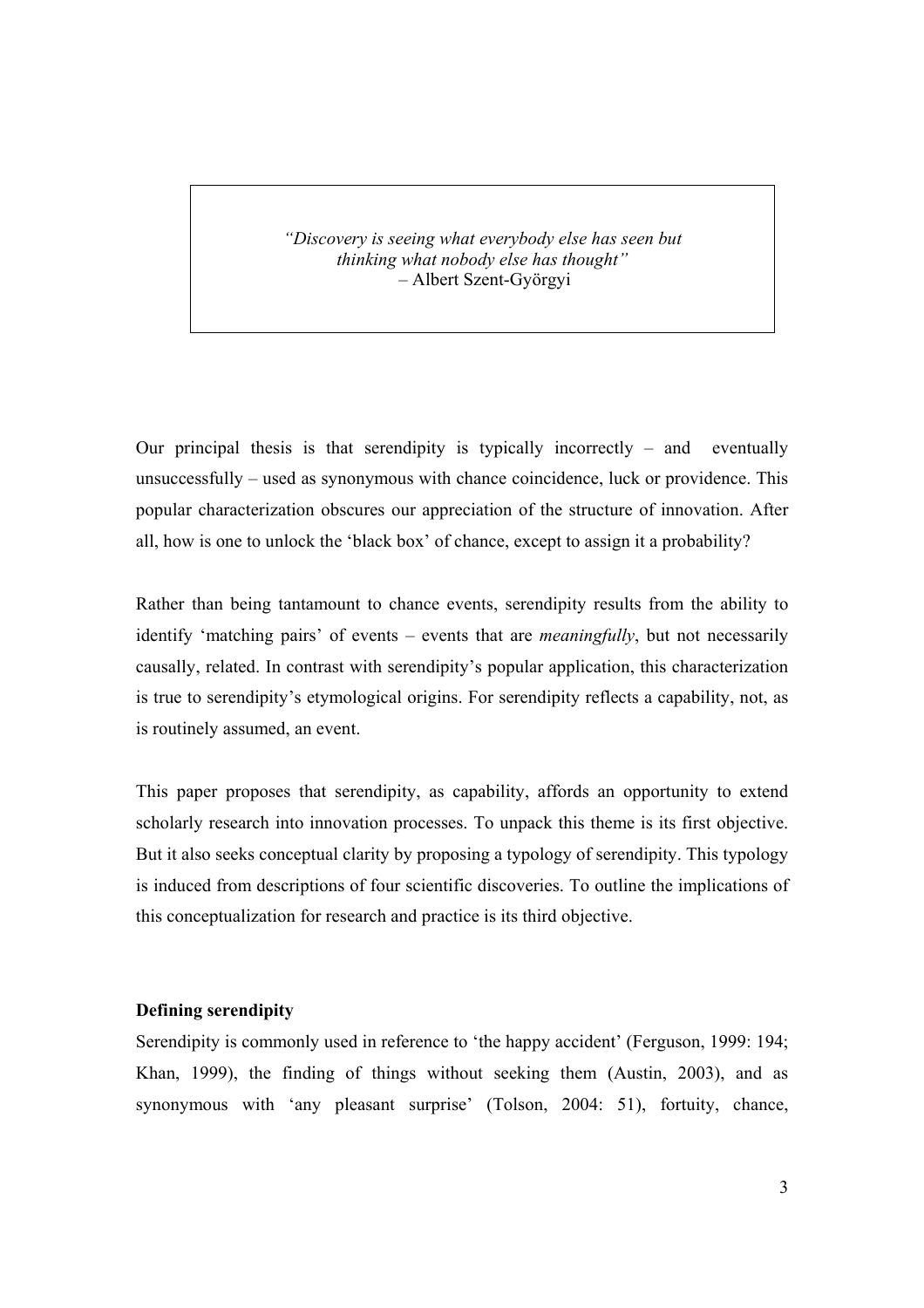randomness, or luck. The New Oxford Dictionary of English defines it as "the occurrence and development of events by chance in a happy or beneficial way". This source also defines chance as *any* event happening in the absence of any obvious design (randomly or accidentally), one that is irrelevant to any present need, or one of which the cause is unknown (Mayr, 1998; NODE<sup>1</sup>).

Regaining in popularity in the early  $20<sup>th</sup>$  century, serendipity became particularly popular in signifying the role of chance in scientific and industrial innovation (Tolson, 2004). Nearly one in ten of the most-cited scientific papers of all time explicitly mention serendipity, as popularly defined, as a contributing factor (Campanario, 1996). Nobel laureate Francis Crick thought it to be the only source of true novelty (Kaplan, 2001: 224). Simonton (2004: 161) similarly thought it to be the principal basis for scientific creativity. As to serendipity's popularity, by 1958 the word had appeared in print only 135 times. During the 1990s, it was used roughly 13,000 times in newspapers alone. A straightforward Google search reveals nearly 3 million documents containing references to serendipity today.

Yet scholarly research on serendipity is "anecdotal, sometimes hagiographic and rarely systematic" (Campanario, 1996: 3; Bandura, 1982, 1998), typically in reference to chance events. Barney, for example, referred to serendipity as a manifestation of a firm's good luck (1986: 1234). Jacobson (1990) observed that the unobservable factors that help determine firm performance, including luck, can be so significant that they outstrip the effects of those more amenable to measurement. Mancke (1974), Rumelt and Wensley (1980), and Jacobson and Aaker (1985) likewise expressed concern at the degree to which market share effects (following PIMS) can be overstated if not allowing for unobservable factors, including luck. Denrell, Fang and Winter (2003) emphasized the role of serendipity in the discovery of new strategic opportunities through the acquisition and leveraging of complex (as opposed to commodity) resources. Bertrand and Mullainathan concluded that CEO pay corresponds as much "to a lucky dollar as to a general dollar" (2001: 902). Cattani's (2004) recent study of the fiber optics industry led

 $\overline{a}$ 

<sup>&</sup>lt;sup>1</sup> New Oxford Dictionary of English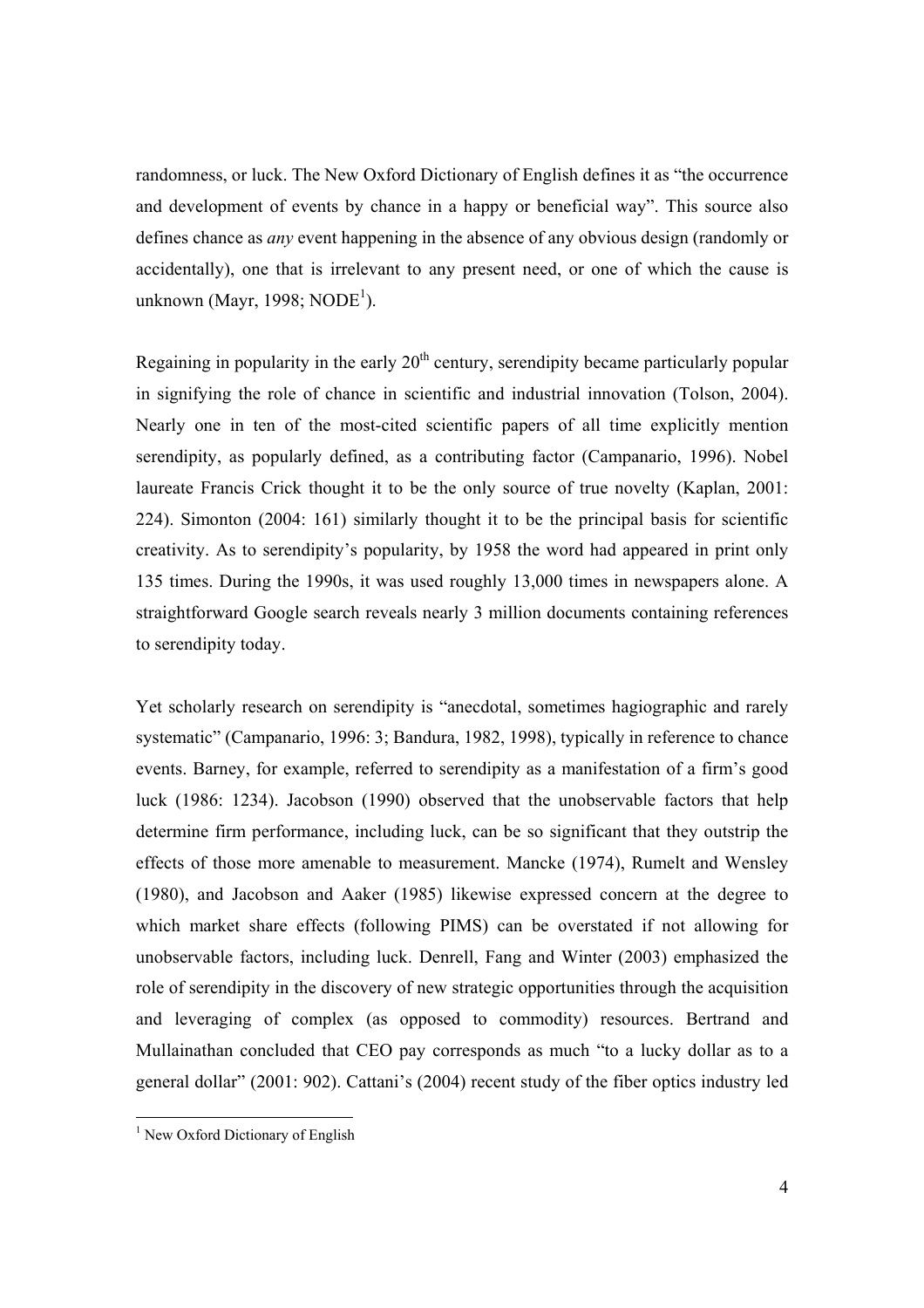him to conclude that performance variations between firms are, in part, a consequence of luck, in the development of resource heterogeneity. Likewise, Mintzberg (1987) and Mintzberg and Hugh (1985) recognized the role of random events in strategy formation, as did Cohen, March and Olsen (1972).

Yet, to equate serendipity to chance is to tell but a small part of a more interesting plot. Serendipity entails the identification of meaningful combinations of two or more events. These combinations are meaningful insofar as they can be put to practical or strategic use. To paraphrase Burt, serendipity is "to see bridges where others see holes" (2004: 351, footnote  $2)^{1}$ . The mathematician Poincaré's précis is instructive:

[The useful or interesting combinations] are those who reveal to us unsuspected kinship between other facts, long known, but wrongly believed to be strangers to one another…[Accordingly,] among chosen combinations the most fertile will often be those formed of elements drawn from domains which are far apart. Not that I mean as sufficing for invention the bringing together of objects as disparate as possible; most combinations so formed would be entirely sterile. But certain among them, very rare, are the most fruitful of all (as quoted in Simonton, 2004: 42).

This characterization of serendipity is a radical departure from its popular uses, yet both more accurate historically and more useful for innovation research. Horace Walpole in a letter sent to his friend and distant cousin Horace Mann on January 28, 1754, told of a critical discovery he had made, based on a  $16<sup>th</sup>$  century tale of three princes of Serendip (Sri Lanca)<sup>2</sup>. The narrative talks of three princes who, one day, were sauntering along a trail and happened upon a camel driver. Having lost a camel, he wondered whether the princes might have seen it. Though they never saw the lost animal, they were nonetheless able to accurate describe it: it was blind in one eye, lacking a tooth, and lame.

<sup>&</sup>lt;sup>2</sup> "This discovery, indeed, is almost of that kind which I call *Serendipity*, a very expressive word, which, as I have nothing better to tell you, I shall endeavor to explain to you: you will understand it better by the derivation than by the definition. I once read a silly fairy tale, called *the three Princes of Serendip*: as their Highnesses traveled, they were always making discoveries, by accidents and sagacity, of things which they were not in quest of: for instance, one of them discovered that a mule blind to the right eye had traveled the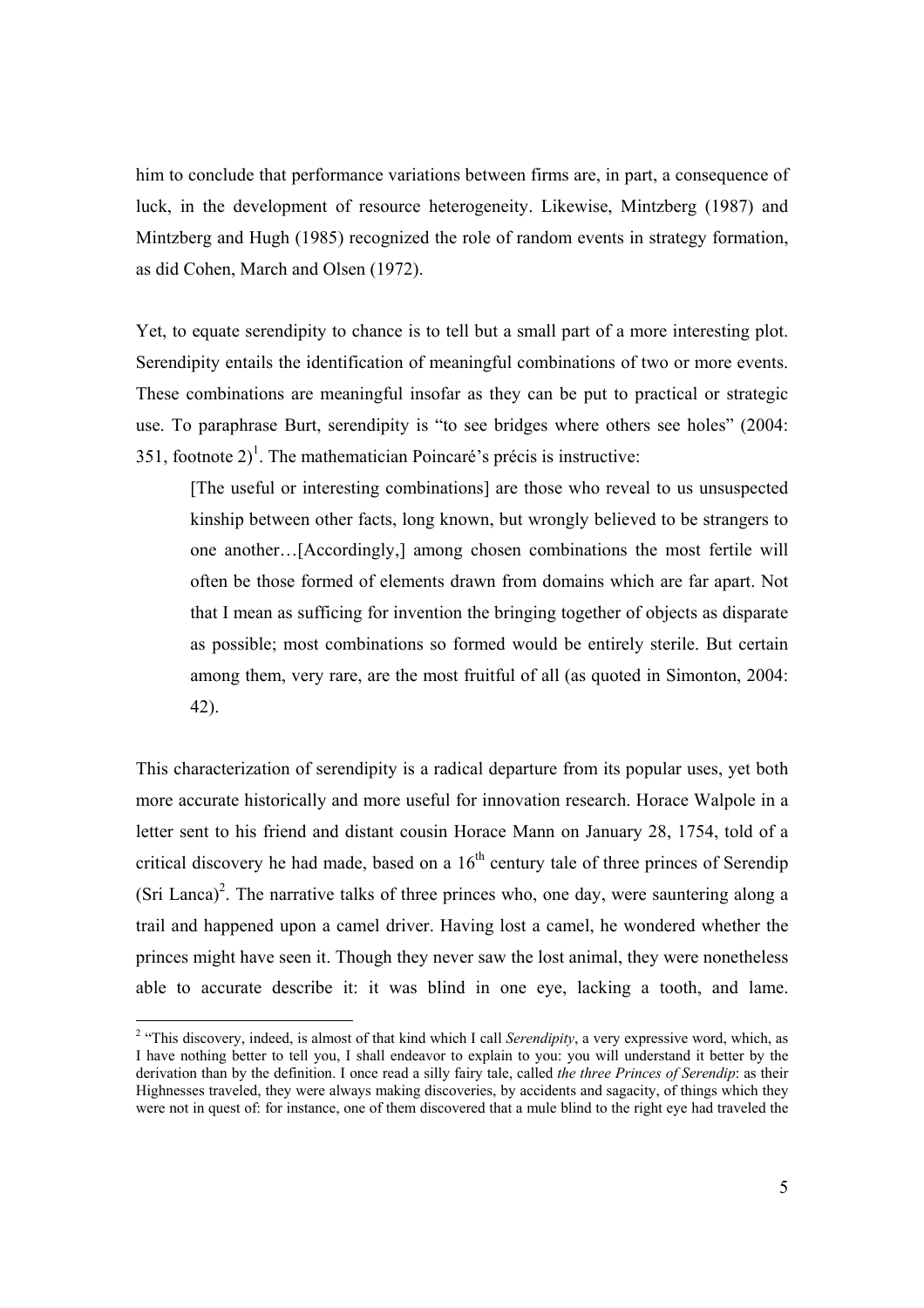Furthermore, the camel was carrying butter on one side and honey on the other, and was being ridden by a pregnant woman. Their description was so accurate, in fact, that the camel owner accused the princes of having stolen his camel, and formally charged them in the emperor's court. However, in the presence of Emperor Behram, it became clear that the princes were entirely innocent, having merely pieced together various events. They explained that they thought the camel blind in the right eye because the grass had been cropped only on the left side of the road. They inferred that it was missing a tooth from the bits of chewed grass scattered across the road. Its footprints seemed to suggest that the animal was lame and dragging one foot. Also, finding ants on one side of the road and flies on the other, they concluded that the camel must have been carrying butter on the ant's side, and honey on other. Finally, as for the presence of a pregnant woman, a combination of carnal desires on the part of the princes, and imprints of hands on the ground sufficed to bring about this final conclusion (Merton and Barber, 2004: 4).

Obviously, the princes did more than observe a suite of chance events. The tale is instructive precisely because the princes relied on creativity in recombining events – what Einstein called the 'combinatorial play' – and also practical judgment to deduce 'correct pairs' of events so as to generate a surprisingly effective (and, as it happens, entirely accurate) plot. This 'combinatorial play' underscores a distinct and identifiable *capability*, namely to recombine any number of observations and deduce 'matching pairs' – or sets of events that appear to be meaningfully related. These events can be either causally related (causal), such as the unintended consequences of design, or causally unrelated (a-causal), such as mere random occurrences. We refer to these as *recombinational capabilities* – the ability to recombine events (rather than resources) in unusual, but meaningful, ways.

#### **The prevalence of serendipity**

As early as 1679, Robert Hooke alluded to the importance of serendipity in research, describing invention as 'being but a lucky bitt of chance'. "We shall quickly find that the

same road lately, because the grass was eaten only on the left side, where it was worse than on the right now do you understand *Serendipity?"* (Quoted in Merton and Barber, 2004: 2).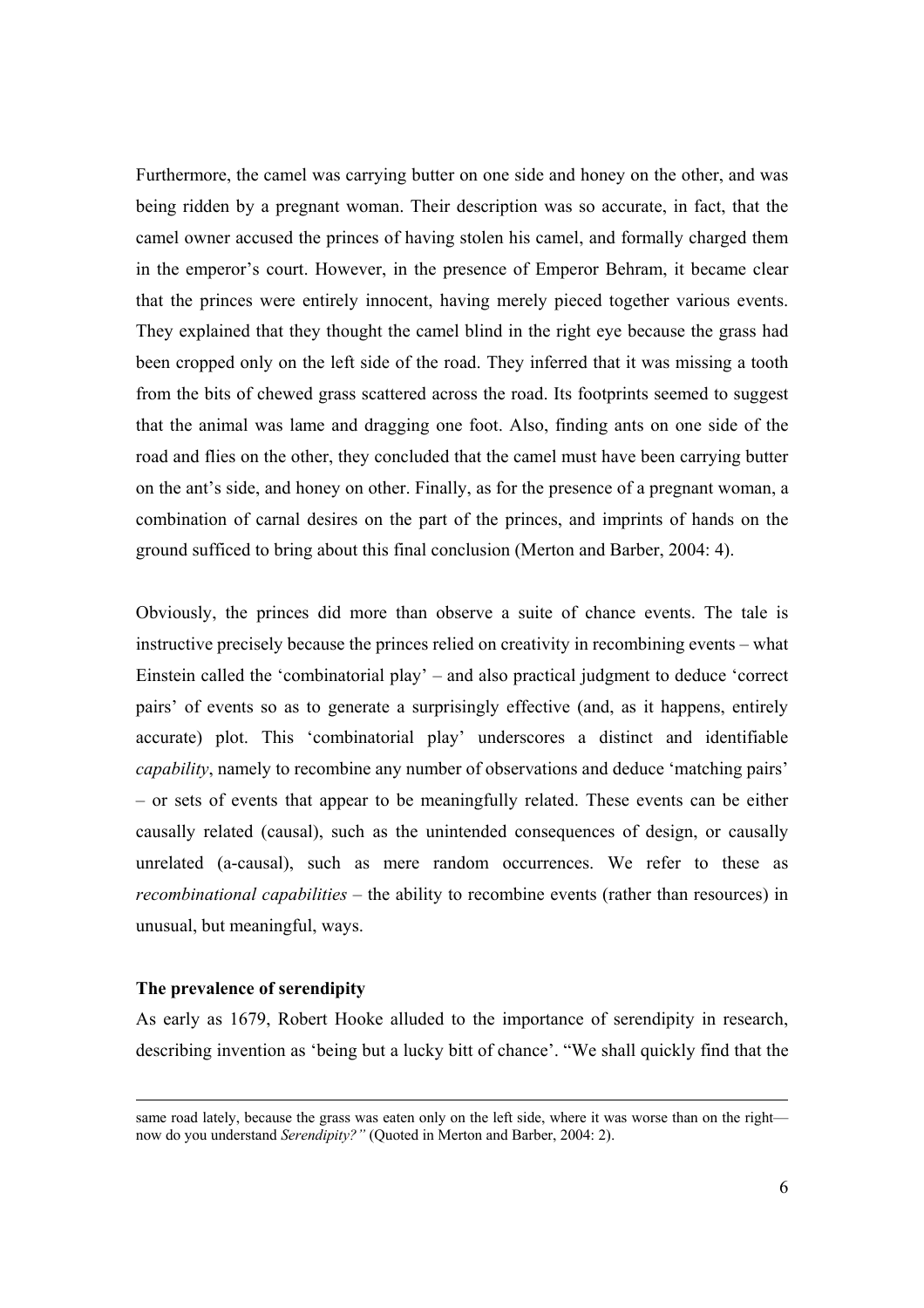number of considerable observations and Inventions this way collected will a hundred fold out-strip those that are found by Design" (as quoted in Merton and Barber, 2004: 161). Priestley, writing in 1775, corroborated Hooke's conclusion by stating that "more is owing to what we call chance, that is, philosophically speaking, to the observation of events arising from unknown causes, than to any proper design, or preconceived theory in this business" (ibid.: 162). Likewise, the physicist and Nobel laureate Bridgman commented: "…how seldom the course of scientific development has been the logical course…Much more often the course of development is determined by factors which are quite adventitious as far as any connection goes with immediate human purpose", as did the French biologist Richet: "It will be a rather humiliating profession of faith, since I attribute a considerable role to chance" (ibid: 164-5). Bernard noted that ideas are often born by chance; Root-Berstein (1989) thought invention to be guided by intention, but discovery by surprise; Harwick, upon examining 43 cosmic phenomena concluded that about half took place in a serendipitous manner, whilst Koestler described scientific discovery as full of arrivals at unexpected destinations, and arrivals at correct destinations but by the wrong boat (Campanario, 1996). Philosophers of science have been similarly critical of innovation as the consequence of careful design. "The history of science", Feyerabend concluded, is "as complex, chaotic, full of mistakes, and entertaining as the ideas it contains, and these ideas in turn will be as complex, chaotic, full of mistakes, and entertaining as are the minds of those who invented them (Feyerabend, 1993: 11).

Aside from product innovations, Portes (2000) provides illustrations of serendipity in public policy generation. Merton supplies examples of serendipity in social research, or "the fairly common experience of observing an unanticipated, anomalous and strategic datum which becomes the occasion for developing a new theory or for extending an existing theory" (Merton, 1948: 506). Indeed, he acknowledged serendipity as having contributed to his own work on its sociological semantics (Merton and Barber, 2004: 238). Govier (2003) too published a detailed account of serendipity in psychology research. Eco documented historical instances of serendipity in semiotics: "the best instances, false beliefs and discoveries totally without credibility have resulted in the discovery of something true (or at least something we consider true today)", via a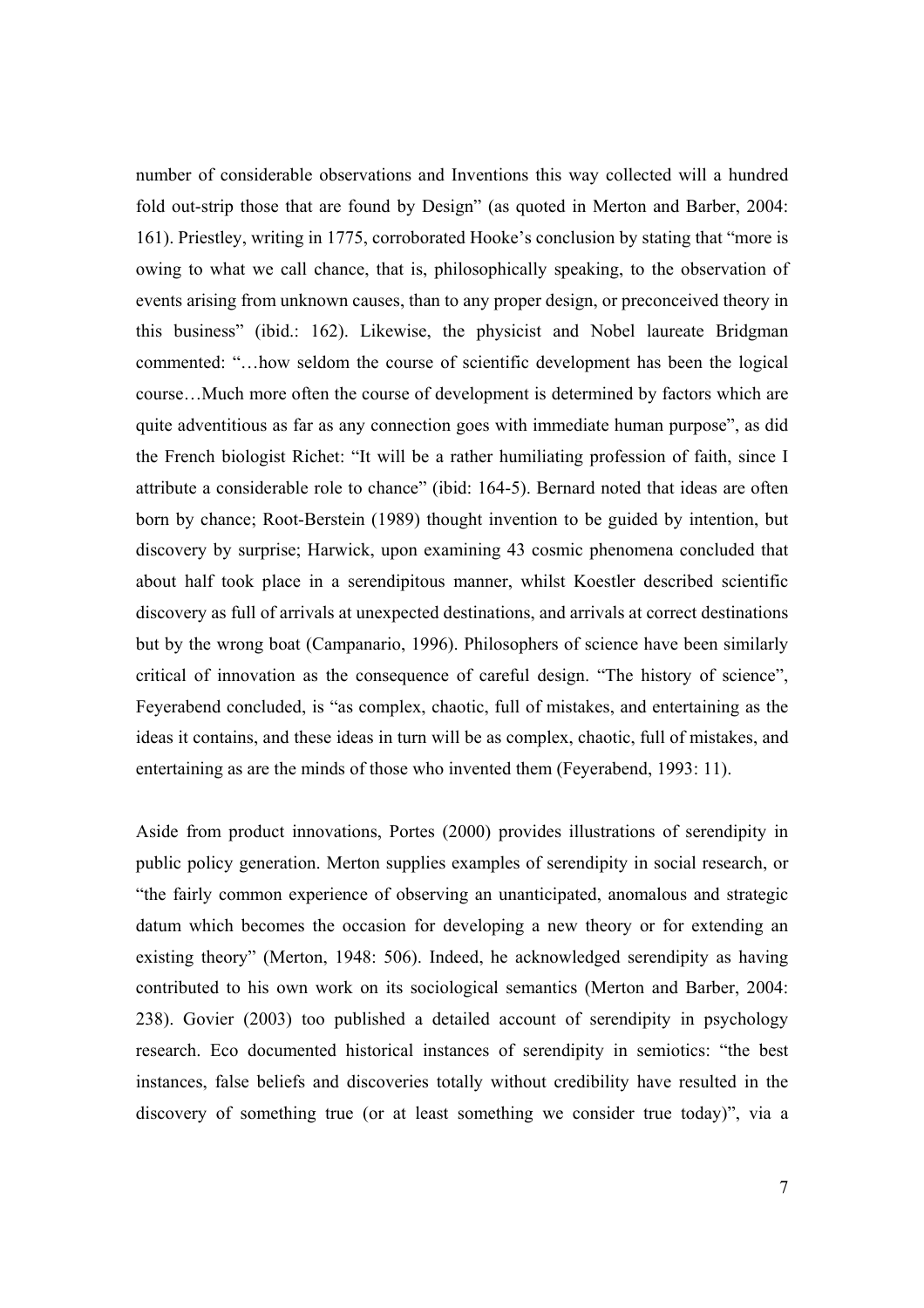mechanism known as serendipity (Eco, 1999: ix). Van Andel and Bourcier, citing Plato's: "[a] man cannot inquire either about what he knows or about what he does not know[.] For he cannot inquire about what he knows, because he knows it, and in that case is in no need of inquiry; nor again can he inquire about what he does not know, since he does not know about what he is to inquire", conclude that serendipity may well be responsible for much progress (van Andel and Bourcier, 2001: 1606).

Kuhn suggested that the process of scientific discovery begins with the awareness of anomaly, or 'unsought factors': "the recognition that nature has somehow violated the paradigm-induced expectations that govern normal science" (Kuhn, 1970: 52-53). He acknowledged the role of serendipity in the development of his own theory on the structure of scientific revolutions. Struck by the stark contrast in social dynamics between the Center for Advanced Studies in the Behavioural Sciences (where he spent the 1958-9 year) and the scientific community in which he had been trained, he hit on the idea of scientific 'paradigms', or "scientific achievements that for a time provide model problems and solutions to a community of practitioners". As Kuhn admits: "Once that piece of my puzzle fell into place, a draft of this essay [The Structure of Scientific Revolutions] emerged rapidly" (Kuhn, 1970: viii).

Thus, it seems chance occurrences alone do not adequately explain new scientific discoveries. Consistent with Pasteur's oft-cited aphorism, Rossman, writing in the 1930s, suggested:

Chance or accident plays a very small part in inventing today. We have seen…that the inventors…employ deliberate and systematic methods in making their inventions in which chance has a very small part. Only 75 out of 259 inventors who were asked whether chance or accident played any part in their inventing replied in the affirmative…Many impressive and highly colored stories have been told of accidental discoveries and inventions. It is natural, of course, that such stories should appeal to the popular imagination. A careful study of these stories of accidental invention, however, will reveal the fact that lucky accidents only happen to those who deserve them. In nearly all cases we find that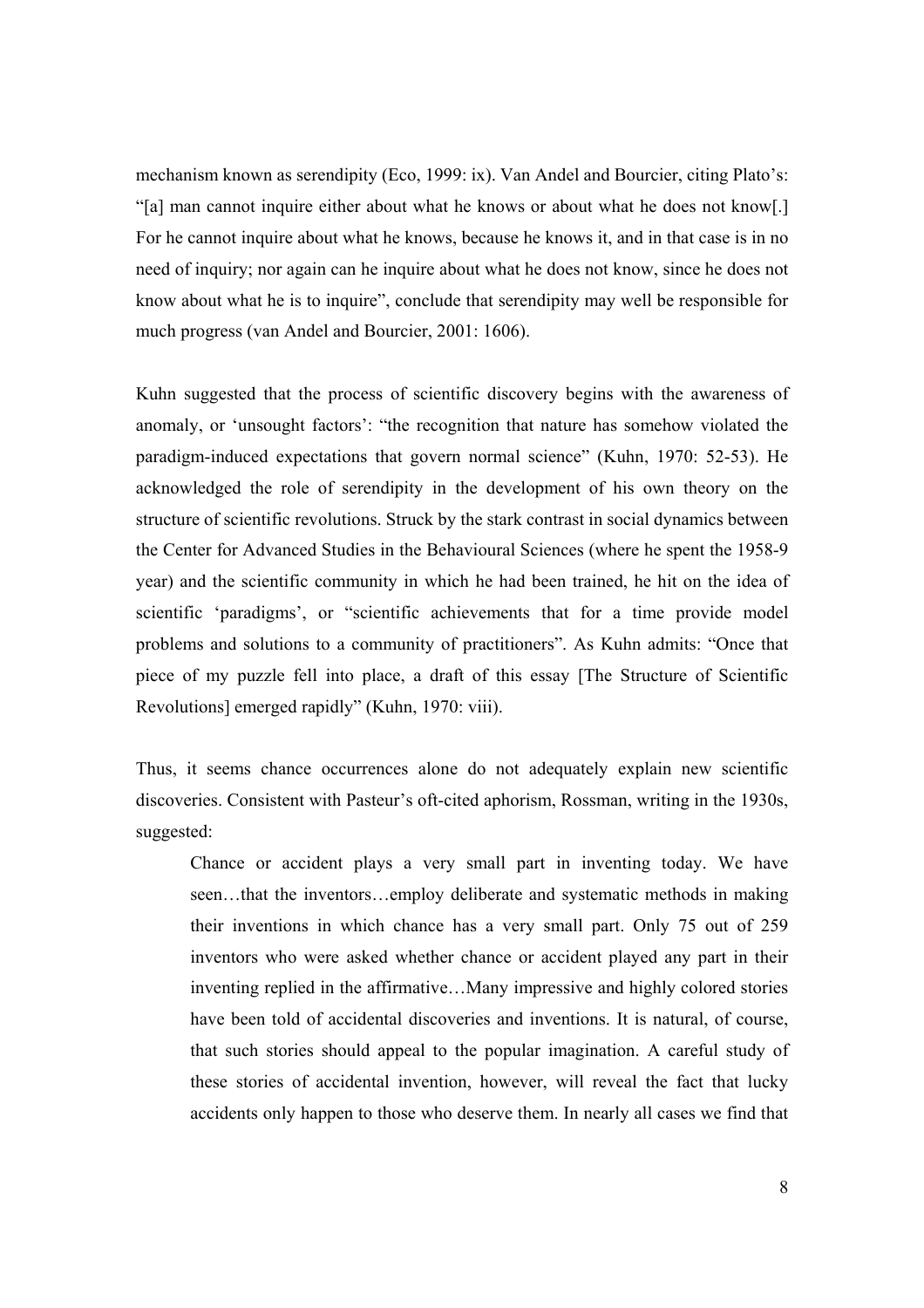the accident happens only after a persistent and carefully conducted search for what is wanted (quoted in Merton and Barber, p. 166-7).

#### **Varieties of serendipity**

The natural sciences are fertile sources of serendipity in innovation. Particularly wellknown examples include aspirin, penicillin, the smallpox vaccine, anesthetic (nitrous oxide), and insulin. Says Werth:

Scientists, curiously, talk a lot about luck. As murderously as they work, as dedicated as they are to rigor, as much as they may believe in their own perfection, they concede that great scientific careers are almost always favored by something else: great timing of an unseen hand connecting the observer and the observed. Pasteur's oft-used remark about fortune encapsulates the view, almost universally shared among scientists, especially in the drug industry, that *they'd rather be lucky than good* (1994: 210; italics added).

Following are detailed descriptions of serendipity in four scientific discoveries. Three of these were awarded a Nobel Prize. Our primary criterion for selecting these examples was that each had to be well documented, allowing us to draw on a variety of sources to afford triangulation. These sources would typically include biographical accounts of the discovery, as well as reflections by collaborators, peers, philosophers and historians of science, and journalists. In chronicling the elucidation of the DNA molecule, for instance, we used biographies of both Francis Crick and Jim Watson, as well as their original 1953 article in Nature, and a daunting stack of related articles and books.

We think these discoveries to be good illustrations of the *true* nature of serendipity as exploiting a particular capability, namely that of identifying 'matching pairs' of events – or events that are meaningfully rather than causally related – that permit applications which "quicken the practice of innovation, or bear upon generalized theory" (cf. Merton, 1948: 506). Serendipity features in each.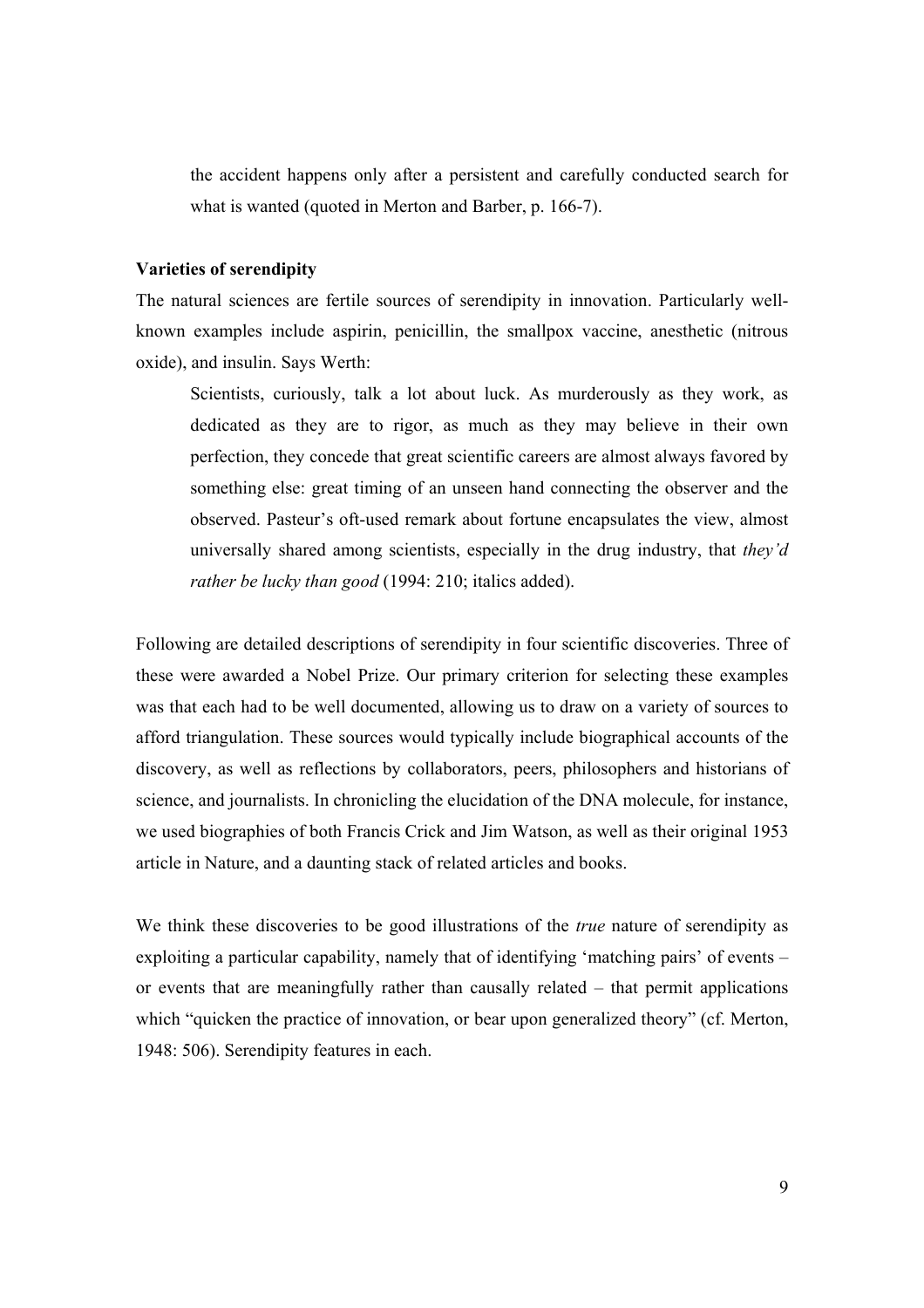#### *Serendipity by way of random variation: Penicillin*

Alexander Fleming shared the 1945 Nobel Prize in physiology or medicine with Ernst Chain and Howard Florey for the discovery and isolation of penicillin. Their story is well documented. In September 1928, Fleming noticed a contaminated culture plate amongst various un-incubated petri dishes piled up in the sink of his laboratory. Sometime during that summer, a spore appears to have wafted in from the mycology labs one floor down, and landed on one of his Petri dishes, creating a circular mold colony. In conversation with D.M. Pryce, a former research student, Fleming happened to pick up this particular dish and noticed that the mold had killed off the staphylococcus colonies (bacteria, the properties of which he had been researching for some time) immediately surrounding it. He noted it was from the Penicillium notatum family, very much hoped it to be an alternative source of lysosome (which, based on his previous research, he knew to be responsible for destroying bacteria), yet failed to isolate it. He subsequently seems to have lost interest, publishing nothing on it after 1931 (Crease, 1989).

This historic event was anticipated by a similar chance discovery ten years earlier. Alexander Fleming was notoriously untidy and experimental. In January 1919, plagued by a bad cold, Fleming used his own mucus as a source of bacteria for his experiments. His subsequent observation that something in this mucus seemed to be inhibiting bacterial growth lead to his discovery of the enzyme lysosome (which prepared the way for his discovery of penicillin in 1928). His research assistant recorded the circumstances surrounding the discovery of lysosome:

Early on, Fleming began to tease me about my excessive tidiness in the laboratory. At the end of each day's work I cleaned my bench, put it in order for the next day and discarded all tubes and culture plates for which I had no further use…[Fleming], for his part, kept his cultures…for two or three weeks until his bench was overcrowded with 40 or 50 cultures. He would then discard them, first of all looking at them individually to see whether anything interesting or unusual had developed…if he had been as tidy as he thought I was, he would never have made his two great discoveries…Discarding his cultures one evening, he examined one for some time, showed it to me and said 'This is interesting'. The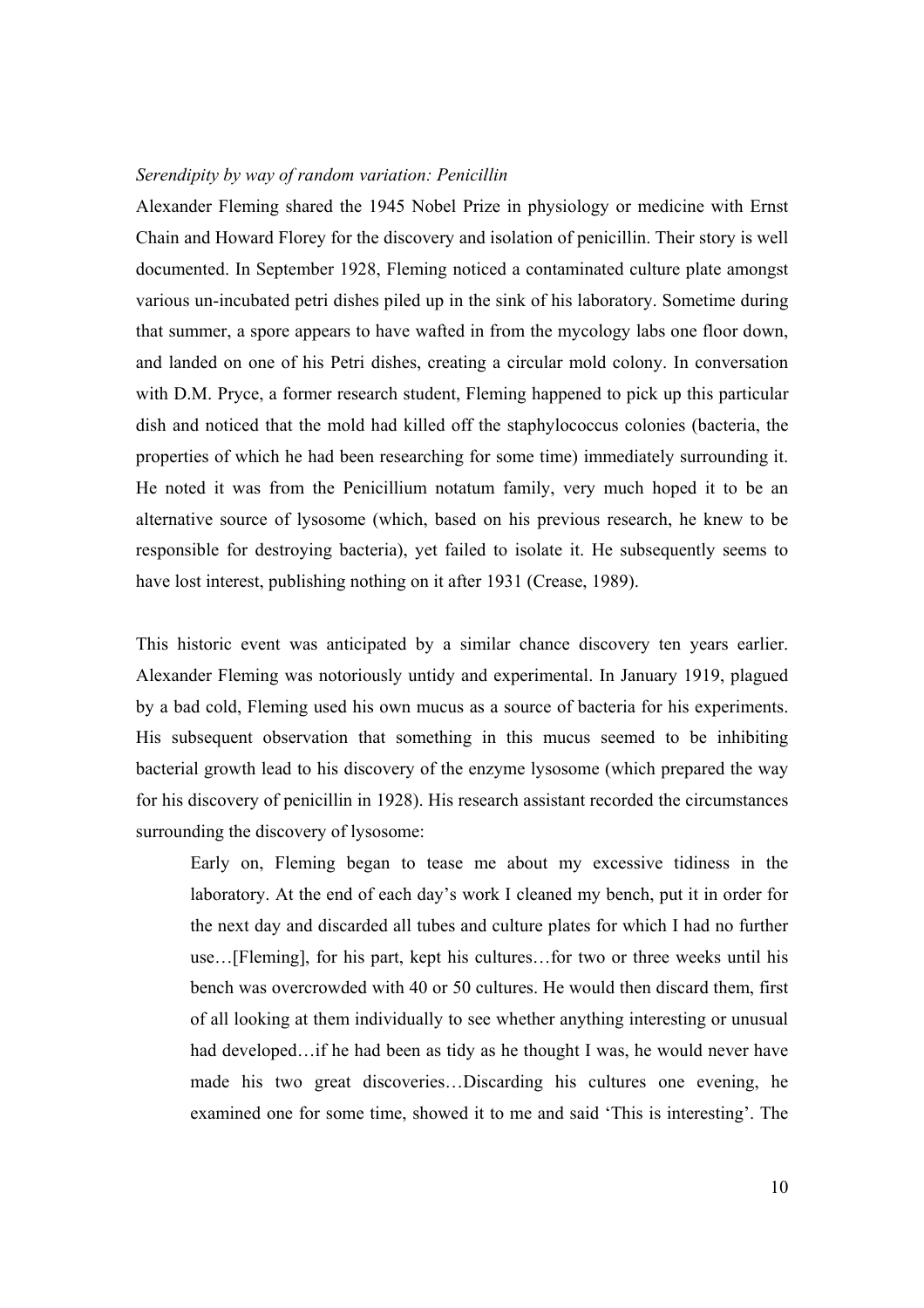plate was one on which he had cultured mucus from his nose some two weeks earlier, when suffering from a cold. The plate was covered with golden-yellow colonies of bacteria, obviously harmless contaminants deriving from the air or dust of the laboratory, or blown in through the window from the air in Praed Street (as quoted in Gratzer, 2002: 215-6).

Undoubtedly, Fleming was lucky in that the bacteria that had colonized his dish were of a kind uniquely susceptible to being eliminated by lysosome. Moreover, the penicillin mold that appeared in Fleming's dish in 1928 was exceptionally rare with unusually high antibacterial properties, and was able to incubate during an unusual cold weather spell followed by a warm period to grow the staphylococci. As Waller concludes, Fleming's discovery "was built on an impressive edifice of chance events, several of which had an exceptionally low likelihood of occurring even in isolation (Waller, 2002: 252).

Fleming's observations, while entirely unanticipated, were meaningful, not least because the effect of molds on bacterial growth had been fairly well established. At least seven scientists, including Pasteur, had confirmed this several decades earlier. According to Slowiczek and Peters (2004), written records dating back to 1500 BC describe how molds and fermented materials were used as therapeutic agents. Serious research on the contamination of laboratory-grown bacterial cultures in the late 1800s highlighted the impact of mold on bacterial growth. Specifically, in 1875, John Tyndall explained to the Royal Society how a type of penicillin had killed off bacteria. In 1874, William Roberts observed that penicillin cultures did not exhibit bacterial contamination. Only a few years later, Louis Pasteur and Jules Francois Joubert noticed that their anthrax bacterial culture failed to grow when contaminated with mold. Yet again, in 1871, Joseph Lister found that urine samples that were contaminated with mold did not allow for bacterial growth. And a dissertation written in 1897 by Ernest Duchesne, a French medical student, described the discovery, partial refinement and successful testing on animals of an antibiotic based on penicillin. Indeed, Waller (2002) notes that Fleming's personal contribution never advanced beyond that of Duchesne (who died of tuberculosis before bringing his project to fruition).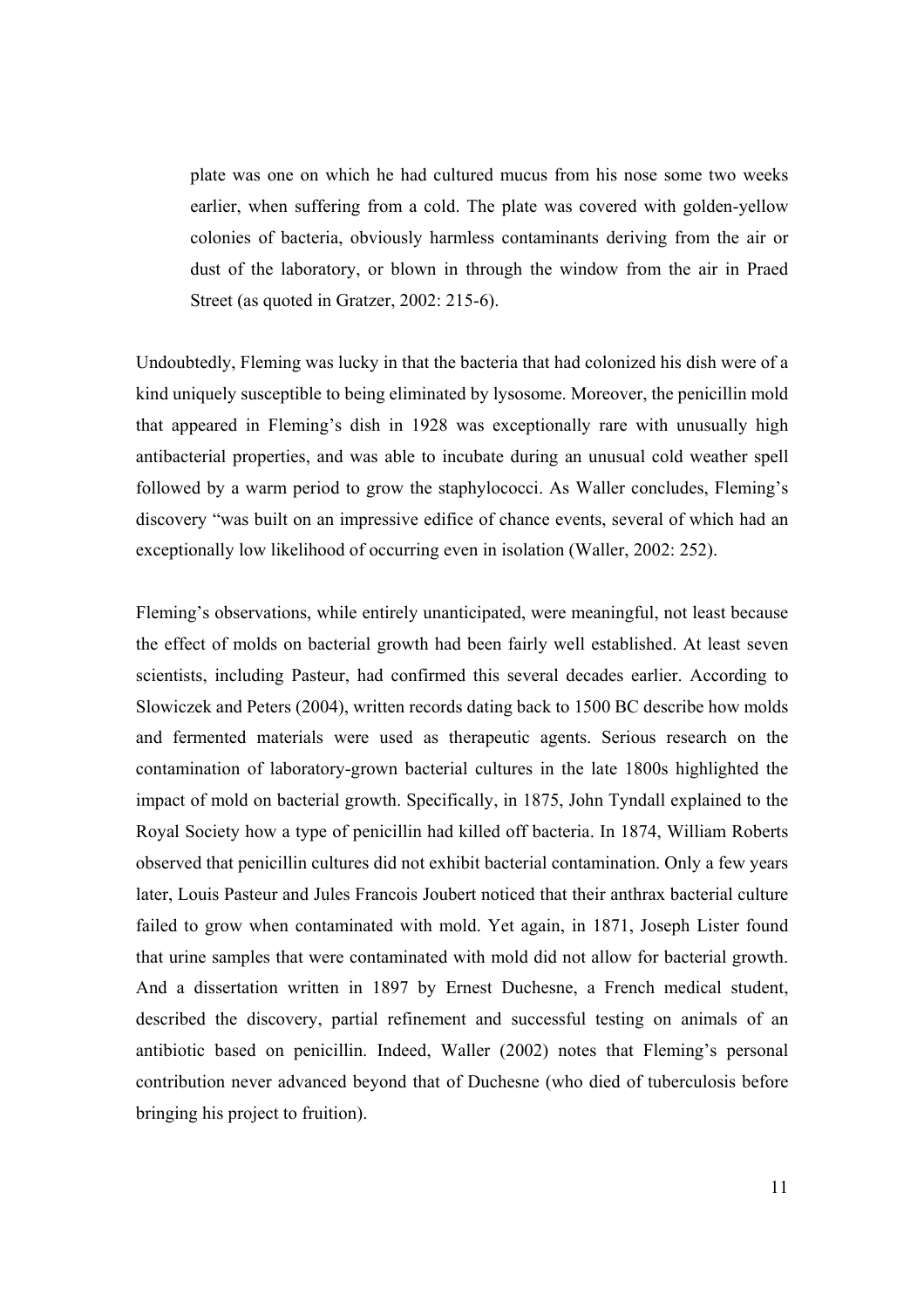While Fleming had always claimed that penicillin would prove to be a wonder drug (Waller, 2002), he was never able to produce a purified form of it, and his discovery lay dormant for ten years. In 1938, two Oxford University scientists, having stumbled on Fleming's original article, purified and stabilized a form of penicillin so its therapeutic potential could be demonstrated. Quite by chance they ended up using mice that proved unaffected by the toxicity of penicillin (one of very few species that do not find penicillin toxic). Given the desperate need for treating wound infections sustained during WWII, Florey surrendered his patent rights to allow US pharmaceutical factories to produce large batches of the life-saving antibiotic (Bishop, 2003).

Given the crucial roles of Florey and Chain in isolating and purifying penicillin, it is perhaps little wonder that Fleming felt his Nobel Prize to have been undeserved. As a contemporary recalls: "he told me often that he didn't deserve the Nobel Prize, and I had to bit my teeth not to agree with him" (as quoted in Gratzer, 2002: 219). After all, Fleming's observations made perfect sense. He was sagacious in construct a meaningful 'bridge' between two random occurrences and observations made by others before him.

#### *Serendipity as the unintended consequence of design: sildenafil citrate*

Serendipity can also come about as the unintended consequence of innovation, where products are discovered to have uses other than those for which they were originally designed. Particularly well-known examples include *aspirin*, intended as an antiinflammatory but widely used as a preventative measure against heart attacks, and *minoxidil*, developed to treat high-blood pressure but prescribed against hair loss. Even *Coca Cola* was originally patented (in 1886) as "Pemberton's French Wine Coca" for medicinal purposes, as a nerve and tonic stimulant, and a cure for headaches.

A particularly recent example entails Pfizer's discovery of a temporary cure for erectile dysfunction. In the mid-eighties, Pfizer began a research program into angina – a disabling heart condition that results from an insufficient supply of oxygen to the heart. When an active chemical compound had been isolated (*sildenafil citrate*), Pfizer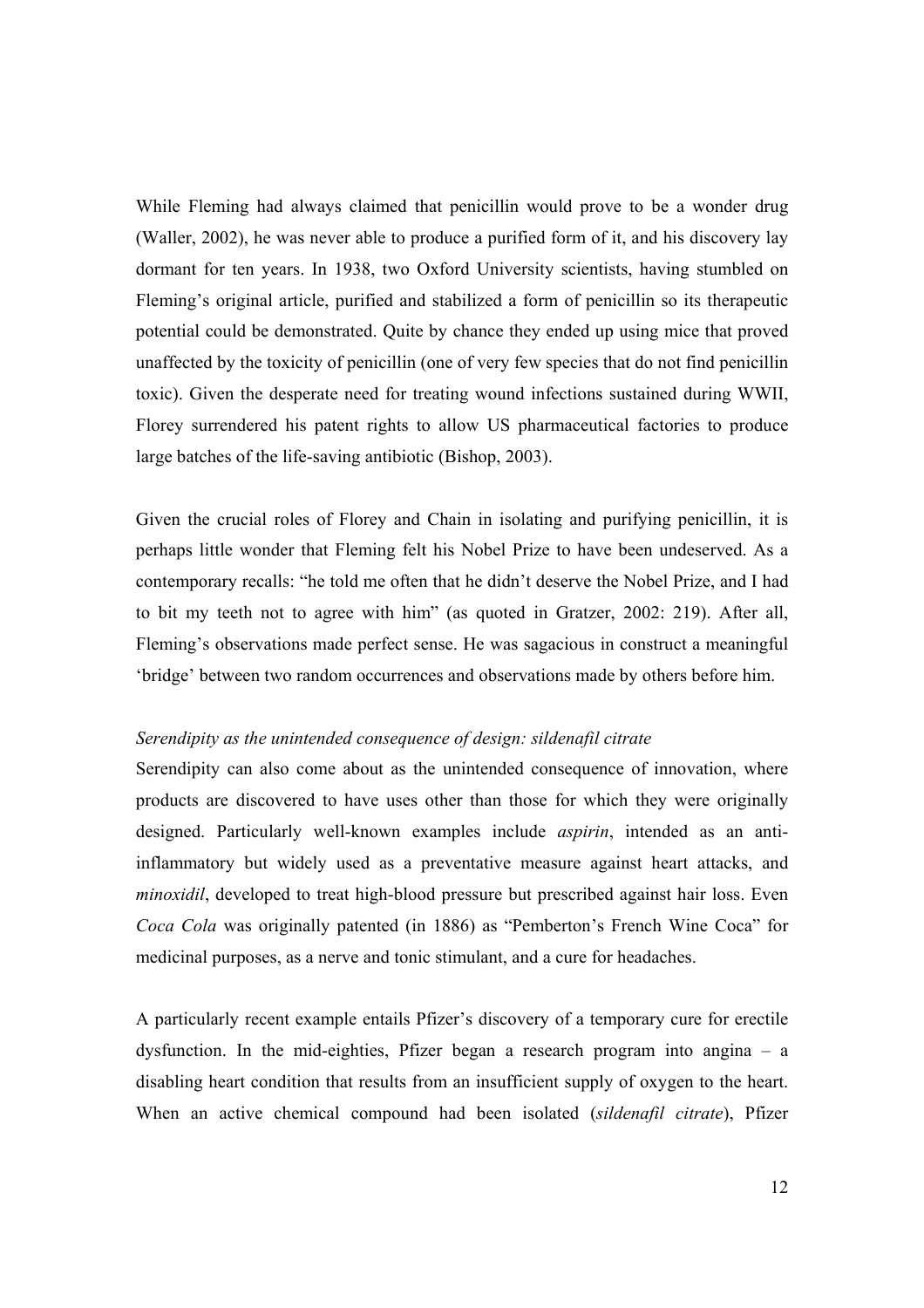scientists took the customary route of commencing clinical trials. When safety trials suggested that the drug was relatively non-toxic, Pfizer ensued with second phase trails to test for efficacy using volunteers afflicted with the heart condition. To Pfizer's chagrin, the trial results proved disappointing.

However, clinicians running the ongoing safety studies had learned of some interesting side effects to the drug. As one of the original project team members recalled: "When the first observations of erections were reported, the investigator who was doing the study in Wales was a little bit embarrassed to mention it…When we explored the possibility of treating patients with erection problems…some of those patients said 'hey this is working', I need some more supplies..."<sup>2</sup>

Pfizer decided to commit another \$340 million to the project by repeating Phase II clinical trials using impotent men as a target group. The drug's effectiveness was, this time, beyond doubt. The Food and Drug Administration approved Viagra in March 1998. It had generated revenues of US \$300 million by early May 1998 in the US alone. Ranked as the third best-selling drug of the past ten years, Viagra's net present value is estimated at over US\$6 billion.

Clearly, Pfizer scientists were fortuitous in discovering its 'accidental' side effects in toxicity trials. Yet why is this so surprising? After all, the role of luck in scientific and technological advances is well recognized. At the same time, however, some scientists at Pfizer had become increasingly aware of the likely efficacy of their drug when used to treat erectile dysfunction, so much so that Pfizer was to loose its lucrative UK patent in November 2000 for reasons of 'obviousness'<sup>3</sup>.

#### *Pseudo-serendipity by way of random variation: DNA*

In other serendipitous discoveries, chance plays a much less significant role. For example, elucidating the 'double helix' structure for Deoxyribose Nucleic Acid (DNA) required a combination of unplanned events and a good deal of sagacity. James Watson and Francis Crick were awarded the Nobel Prize for this discovery in 1962. Both were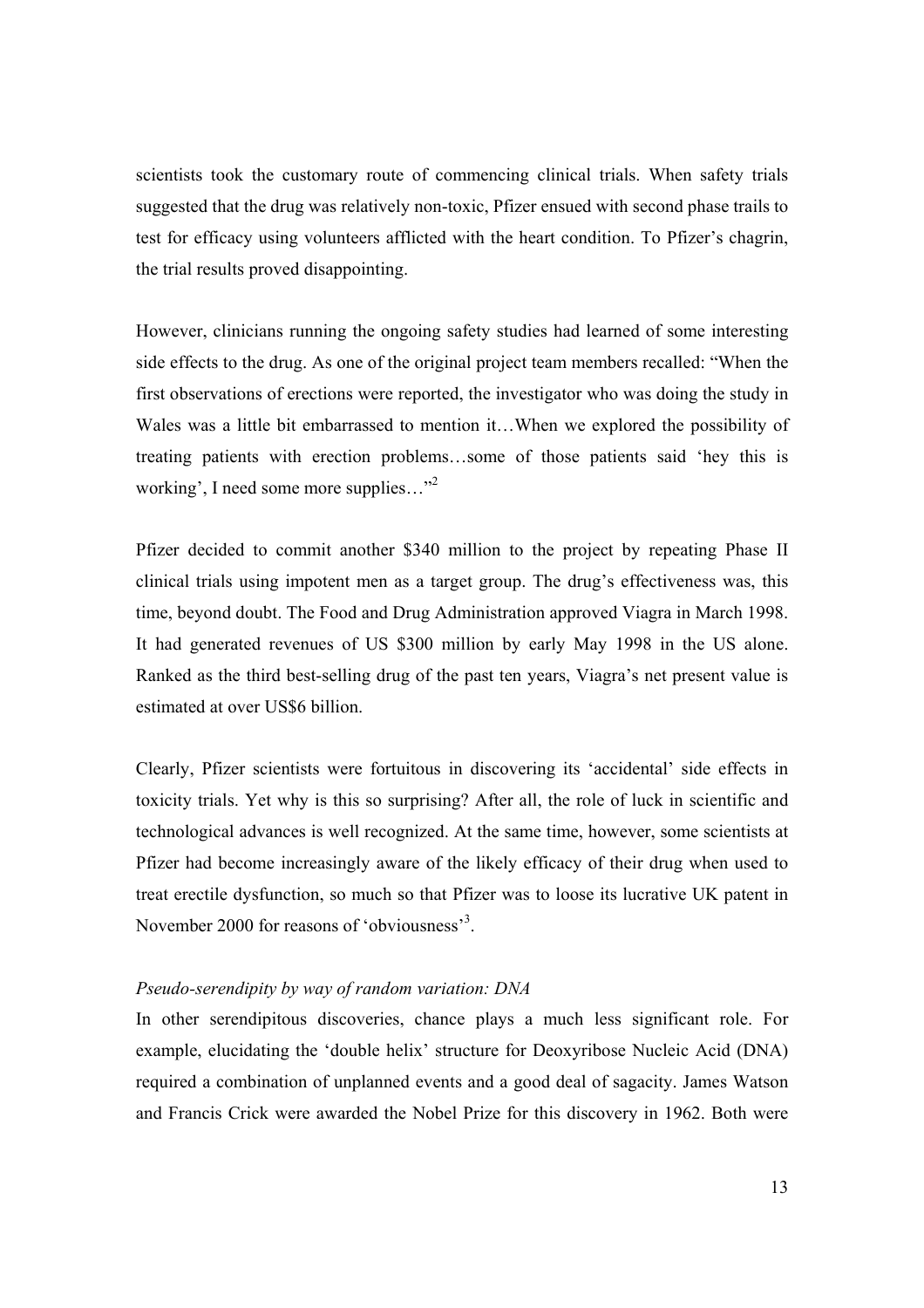frank about the spirit of adventure, tenacity, and youthful arrogance – but also frustration, fear, mistakes, and serendipity – that marked this process of discovery. Having met at the Cavendish Laboratory of Cambridge University in 1951, Watson and Crick recognized a shared interest in the role of DNA in heredity. Neither had formally been assigned to DNA research; in fact, both creatively masked some of their DNA work by relating it to other in-house projects (e.g. the tobacco mosaic virus (TMV) and X-ray diffraction of polypeptides and proteins). They intuited that DNA contained the 'secret of life', and that its structure, "once found, would be simple as well as pretty" (Watson, 1999: 13). Aware of the elaborate crystallographic analysis of Wilkins and Franklin at King's College, London, and the little progress it had achieved, Crick and Watson decided to approach DNA elucidation instead through model building. In sharp contrast to Franklin's continued insistence that "there was not a shred of evidence that DNA was helical", they expected the molecule to contain two or three chains (Watson, 1999: 79). Watson's loosely related work on TMV seemed to support a helical structure. One night in June 1952, he was examining X-ray photographs of a new TMV sample and noticed its telltale helical markings. If this were true of the virus, then why not also of DNA?

Further serendipitous events followed to direct Watson and Crick's efforts. One entailed a discussion over beer with John Griffith, a theoretical chemist, after an evening talk by the astronomer Tommy Gold. Gold alluded to 'the perfect cosmological principle', to which Griffith responded by wondering whether an argument could be made for a 'perfect biological principle', according to which genes would self-replicate. While this hypothesis had been floating about for nearly three decades, most scientists assumed that gene duplication required the creation of a 'negative' template from which a copy could subsequently be crafted (Watson, 1999). Francis, by contrast, thought DNA replication to involve attractive forces between the flat surfaces of the bases with different structures. That evening they agreed that Griffith would try to calculate these attractive forces. Shortly afterwards, Griffith responded by hinting that adenine and thymine should stick to each other as, in principle, should guanine and cytosine (the four bases of DNA). Francis paired this observation with prior research by Chargaff, suggesting that these four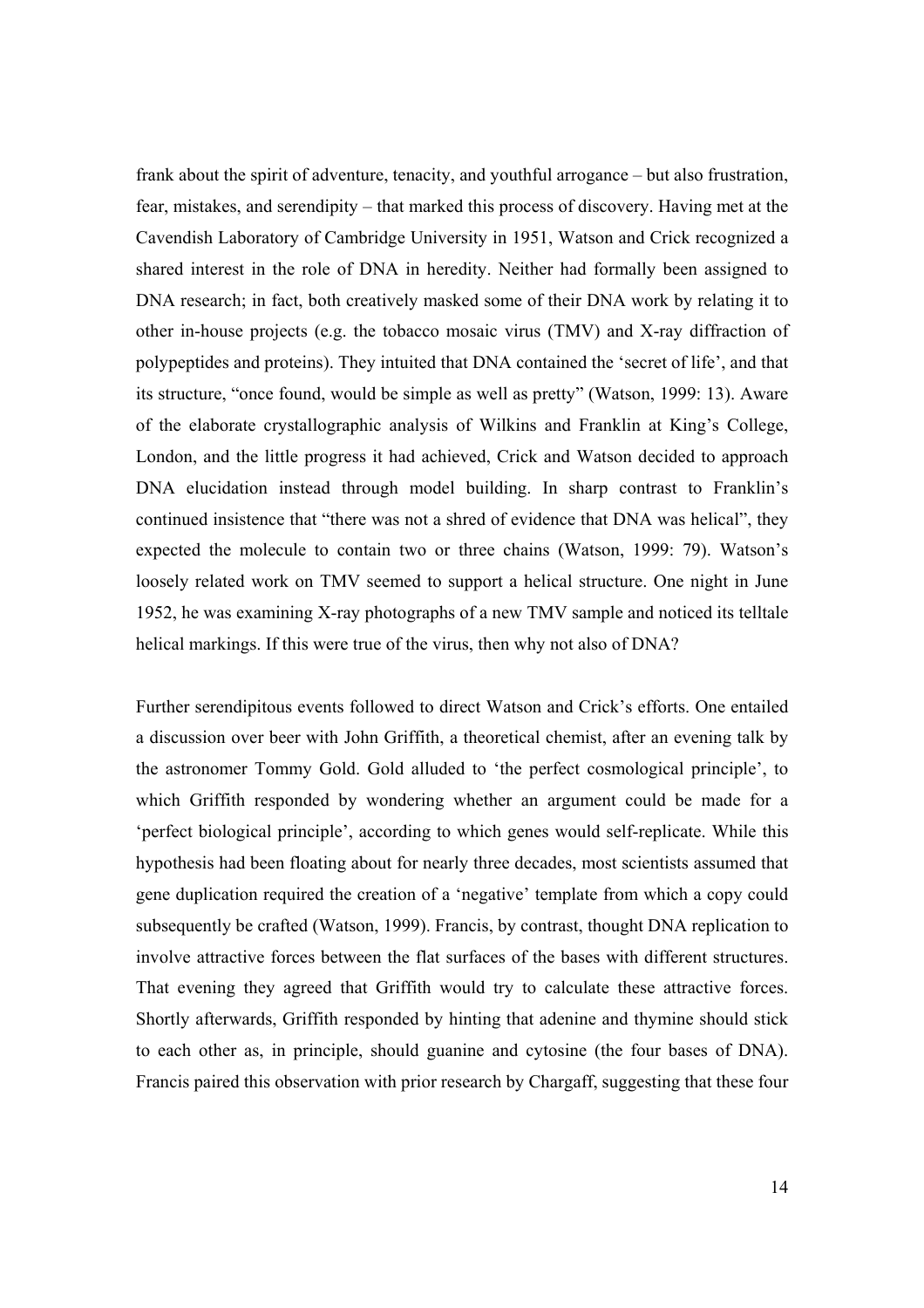bases seemed to occur in equal quantities. This suddenly made sense. As Crick commented:

The key discovery was Jim's determination of the exact nature of the two base pairs (A with T, G with C). He did this not by logic, but by serendipity…In a sense Jim's discovery was luck, but then most discoveries have an element of luck in them. The more important point is that Jim was looking for something significant and *immediately recognized the significance of the correct pairs when he hit upon them by chance* (Crick, 1988: 65-66; italics in original).

Some time later, yet another non-trivial idea surfaced. "It came while I was drawing fused rings of adenine on paper. Suddenly I realized the potentially profound implications of a DNA structure in which the adenine residue formed hydrogen bonds similar to those found in crystals of pure adenine" (Watson, 1999: 145). Thus, Watson concluded, DNA might consist of two chains with identical base sequences held together by hydrogen bonds between pairs of identical bases Even if this hypothesis subsequently proved to be false, it did point Watson towards the correct 'double helix' structure for DNA.

Perhaps the most significant serendipitous event was the sharing of an office with Jerry Donohue, a crystallographer who, when confronted with Crick and Watson's semideveloped model, claimed that most textbooks representations of tautomeric forms of guanine and thymine were highly improbable. This proved to be a terrible disappointment, as they relied on these forms in building their model. As Watson recollects: "Thoroughly worried, I went back to my desk hoping that some gimmick might emerge to salvage the like-with-like idea. But it was obvious that the new assignments were its death blow" (Watson, 1999: 151). Only the next morning, when clearing his desk of papers, did Watson conceive of a sequence of adenine-thymine pairs, held together by two hydrogen bonds, as being identical in shape to a guanine-cytosine pair, held together by at least two hydrogen bonds. When verifying this possibility, Donohue raised no objections. Thus, the double-helix structure was conceived.

The unforeseen dividend of having Jerry [Donohue] share an office with Francis, Peter and me, though obvious to all, was not spoken about. If he had not been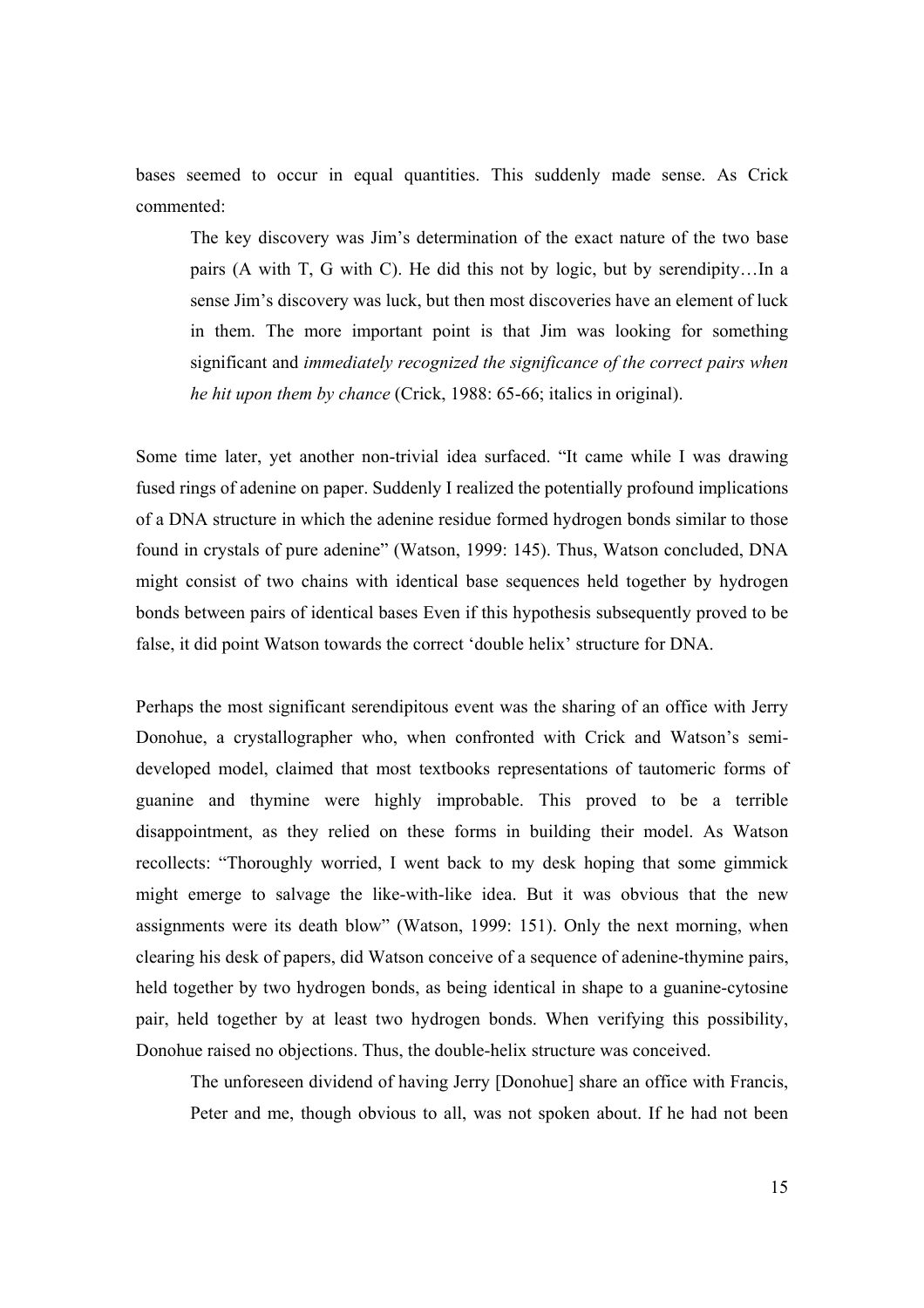with us in Cambridge, I might still have been pumping for a like-with-like structure. Maurice [Wilkins], in a lab devoid of structural chemists, did not have anyone about to tell him that all the textbook pictures were wrong (Watson, 1999: 163).

The first in a series of four articles announcing the discovery was published Nature in 1953. The only allusion to its considerable implications for heredity was famously entailed in its final sentence: "It has not escaped our notice that the specific pairing we have postulated immediately suggests a possible copying mechanism for the genetic material" (Watson and Crick, 1953: 737). The article was just over a page in length.

#### *Pseudo-serendipity as the unintended consequence of design: PCR*

Kary Mullis was awarded the 1993 Nobel Prize in chemistry for his discovery of a DNA amplification method called polymerase chain reaction (PCR), a molecular biological method for creating multiple copies of a specific stretch of DNA (e.g. a single gene or part of a gene) without using a living organism. By taking DNA polymerase from heatloving (thermophylic) bacteria, Mullis was able to separate DNA in two strands by heating it to 96°C, but without also destroying the DNA polymerase used to duplicate DNA when cells divide. Thus it was no longer necessary to manually add DNA polymerase after each DNA strand separation. Instead, the process could be simplified and automated to copy as many DNA strands as required. This ingenious method is used today in diagnosing infectious and hereditary diseases, and in DNA fingerprinting.

Mullis came to this discovery one night while driving his car along California's Highway 128. At the time (in 1983), he was employed at the Cetus Corporation, who was to sell the rights to Mullis' PCR method to Hoffmann-La Roche for US\$300 million. With time on his hands, he had started to think about an improvement in DNA sequences, a thoughtpuzzle that ultimately lead him to PCR. Mullis recognized the importance of his discovery immediately: "This simple technique would make as many copies as I wanted of any DNA sequence I chose, and everybody on Earth who cared about DNA would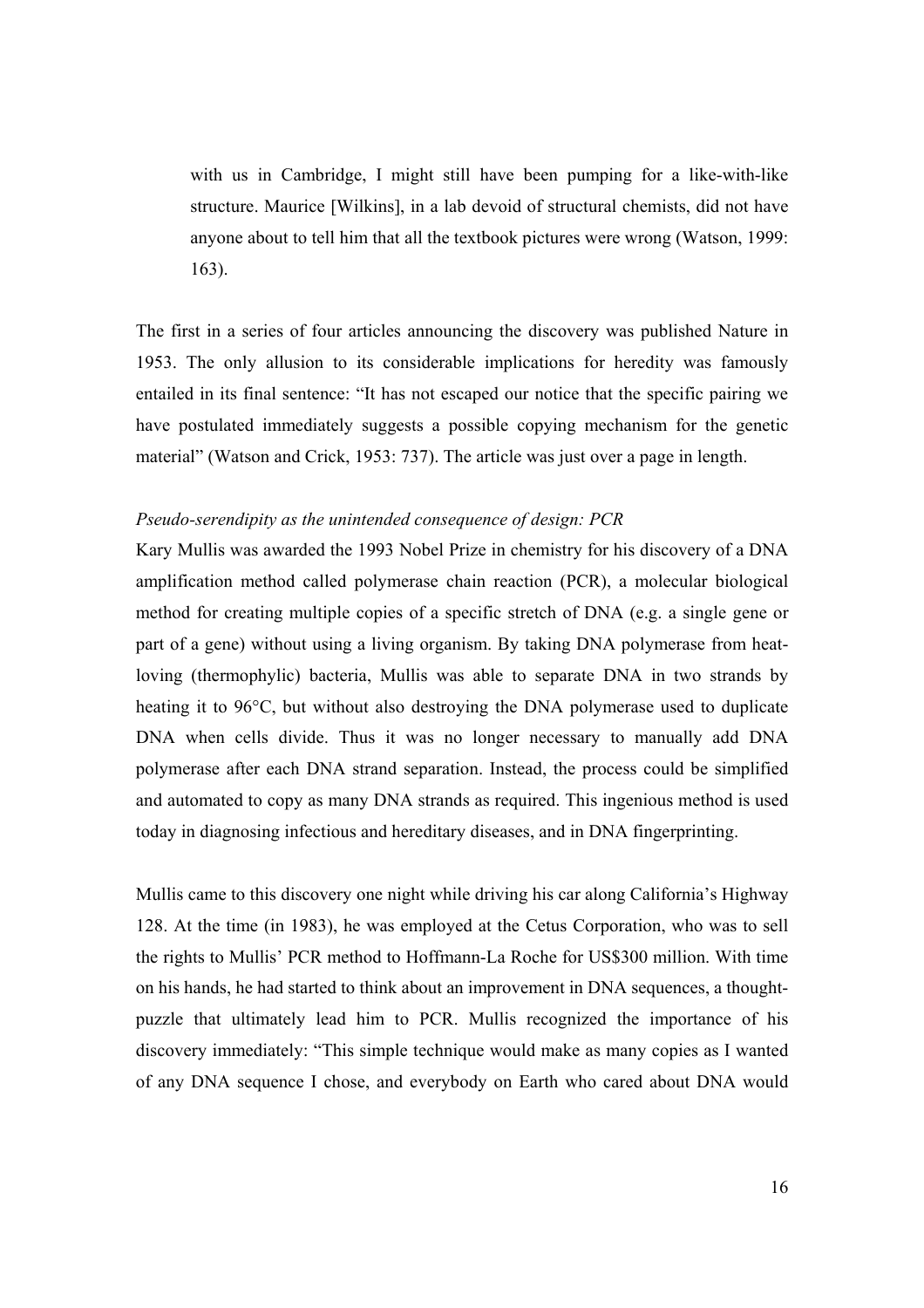want to use it. It would spread into every biology lab in the world. I would be famous. I would get the Nobel Prize" (Mullis, 2000: 6-7).

Despite the significance of Mullis' discovery, it was not entirely unexpected given that PCR relies on a reconfiguration of well-known, existing technologies. As Fields (2001: 10052) points out, "PCR arose from dideoxy sequencing, developed in Frederick Sanger's laboratory about 6 years earlier". In turn, dideoxy sequencing was based on the 'plus and minus' system, another of Sanger's techniques. The 'plus and minus' system itself was enabled by various pre-existing technologies, including radioactive precursors to follow DNA molecules, other methods for separating DNA fragments, the isolation and characterization of DNA polymerase, and various other techniques (Fields, 2000).

So by the early 1980s, all of reagents and procedures were in place for PCR to come about. Many molecular biologists other than Kary Mullis could have invented PCR, making its eventual introduction *inevitable*. All that was needed was the inspiration of one individual with the willingness to putter about with enzymes and primers (Fields, 2001: 10052; italics added).

Indeed, in his autobiographical account Mullis acknowledged that "there was not a single unknown in the scheme. Every step involved had been done already" (Mullis, 2000: 9). Mullis' sagacity resided not in seeing what no one had seen before, but in thinking what no one had yet thought of.

#### **Serendipity revisited**

Despite individual differences, these four innovations share at least one important feature: they were made by individuals able to 'see bridges where others saw holes'. To see bridges, or 'matching pairs', is to creatively recombine events based on the appearance of a meaningful rather than causal link. Both Fleming and Pfizer's scientists applied creativity and practical judgment in matching observations of unforeseen events with findings reported by others, and in selecting which of these combinations might be fruitful. They rightly interpreted coincidences as meaningful in the context of the knowledge available to them at the time. However, the particle from the mycology labs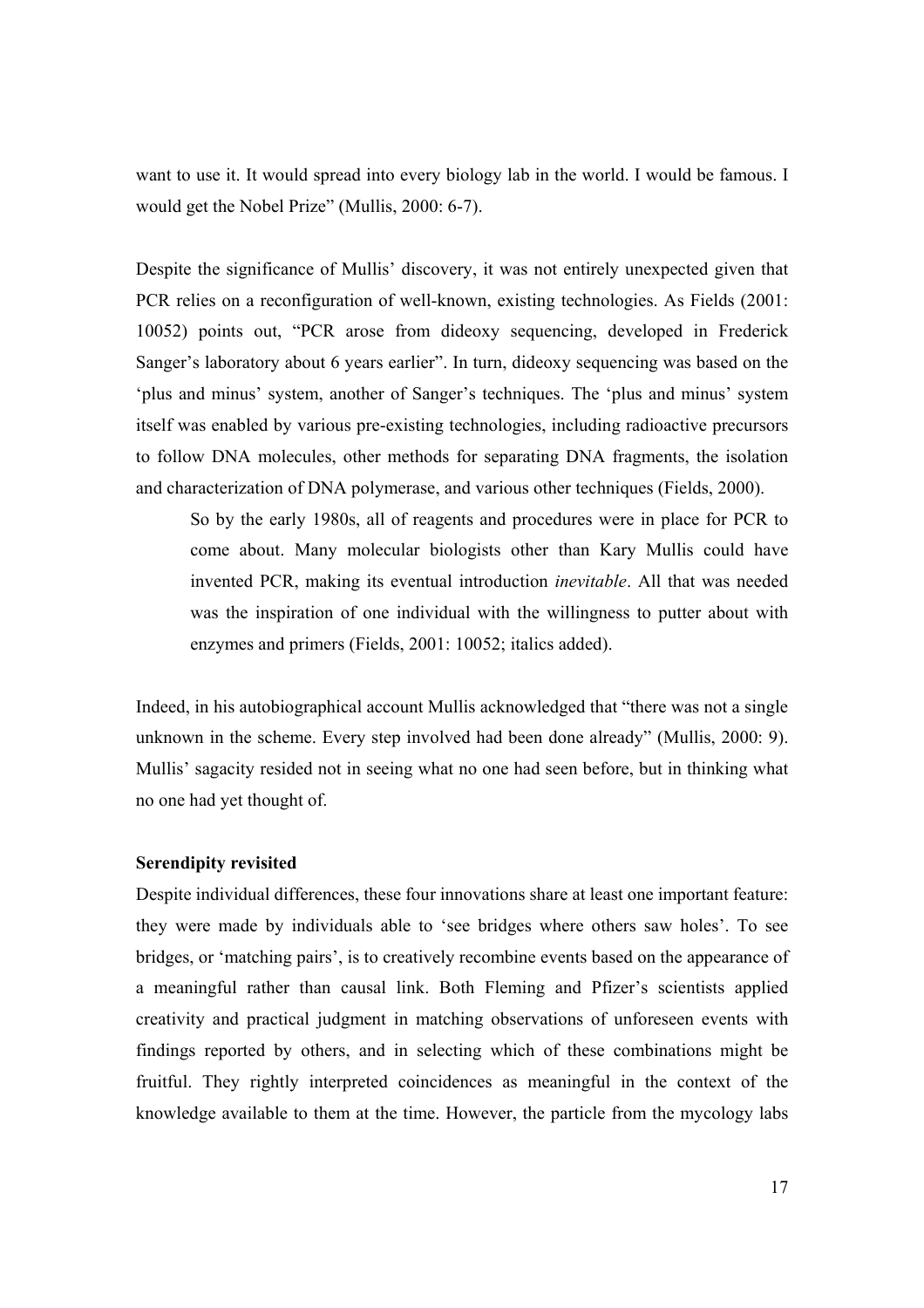wafting through Alexander's Fleming's open window to contaminate a bacterial culture is a random variation, as were the unusual changes in temperature. By contrast, the unanticipated side effects of sildenafil citrate surfaced in part as a result of research design; after all, toxicity trials tend to use men between the ages of 18 and 30, as did Pfizer's clinical trials.

Crick and Watson's discovery of the 'double helix' structure of DNA was marked by various unplanned events such as Watson's loosely related work on TMV (corroborating their suspicions of a helical structure), and exchanges with Griffith and Donohue (in directing them towards the specific, but unorthodox, pairing of bases). Yet they always knew they were after the structure of DNA, believing it to contain the secret of life. Thus, DNA illustrates pseudo-serendipity, insofar as chance events enabled the unraveling of the molecule, yet these events never caused them to deviate from this original target. Similarly, Mullis had been searching for a method that would improve the replication of DNA fragments. His PCR method relied entirely on existing technologies. Eccentricity, rather than chance, may have played a role in Mullis' discovery. A product of 1960s Berkeley, he confessed to far-reaching experiments involving LSD, antihistamines, and various home-made psychoactive drugs, using himself as the principal subject. Based on his autobiographical account, Mullis' innovation rather seems to have been a consequence of sloppy research and naivety ("in truth, I was terribly naïve…if I had had more knowledge about what I was doing, PCR would never have been invented", p. 24), a refusal to be bound by prevailing scientific paradigms, and a keen eye for matching pairs of technological developments, able to select what seemed like effective technological combinations; a feat accomplished by leveraging his powers of observation, combination, adjudication, and application.

While the 'unplanned' or 'random' element retains a role in serendipitous innovation, it appears to be more peripheral than typically assumed. For it is but one of several raw materials – albeit an important one – on which serendipity relies but is not, strictly speaking, tantamount to. Chance is an event, serendipity a capability. Chance has no bite but for creativity in brokering random events meaningfully with other events.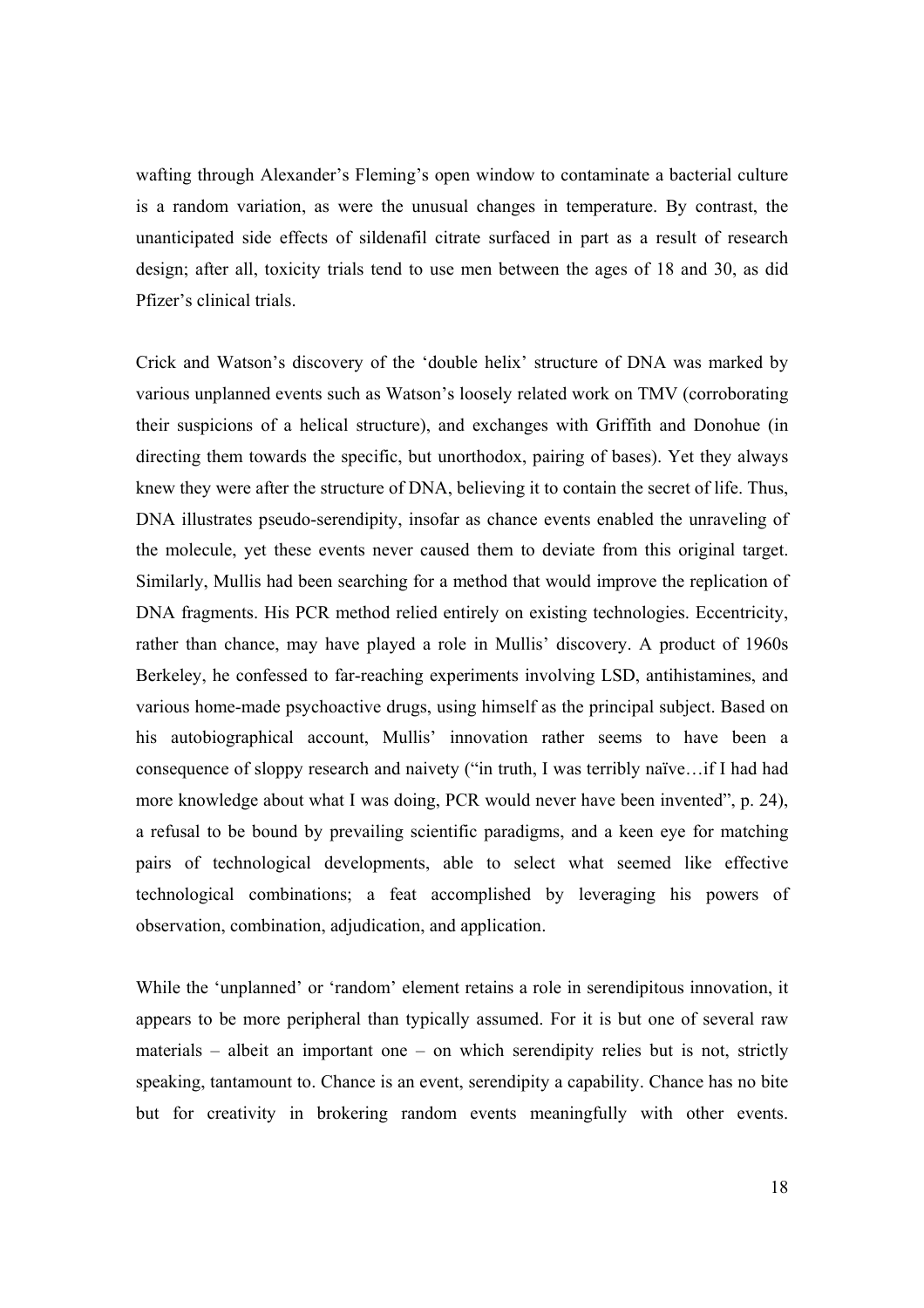"Significant inventions are not mere accidents", suggested Nobel laureate Paul Flory (Roberts, 1989: x). "Many a man floated in water before Archimedes; apples fell from trees as long ago as the Garden of Eden […] chance discovery involves both the phenomenon to be observed and the appropriate, intelligent observer" (Walter Cannon, as quoted in Merton & Barber, 2004: 171-2). As Jung (1973) points out, the process of recognizing a-causal events is subjective. It is intrinsic to the observer. As aptly put by Willis Whitney, formerly a director of research for General Electric:

In every individual's stock of knowledge (his conscious and subconscious assets) there lie the peculiar items or records of his former thoughts. Some of them may 'pop out' or 'come to mind' when a novel or unexpected event crosses his mental threshold. Some sort of catalysis has taken place. This all indicates dependence of the gift of serendipity upon the total (even forgotten) knowledge and training of the individual (quoted in Merton and Barber, 2004: 173).

#### **A typology of serendipity**

By exploiting the similarities and differences across these case histories, we are able to arrive at a typology of serendipity. When it came to the discovery of PCR and DNA, those involved found what it was they were looking for but by way of chance. By contrast, in the discoveries of sildenafil citrate and penicillin, scientists discovered something different from what they were looking for. The former can be labeled 'pseudoserendipity' (Roberts, 1989), also known as 'serendipity analogues' (de Chumaceiro & Yaber, 1995). Here the objective remained unchanged, but the route towards achieving this objective proved unusual and surprising. By contrast, the latter is 'true serendipity', or 'serendipity proper' (de Chumaceiro & Yaber, 1995), so as to emphasize a change in objective as a result of the discovery process.

A further distinction can be made between chance as the unintended consequence of research design, and chance as pure random variation. So, for instance, in the sildenafil citrate and PCR examples, opportunities arose as a direct consequence of the way the study was designed: the unintended side-effects of sildenafil citrate appeared precisely because Phase 1 clinical trials generally use healthy male volunteers (rather than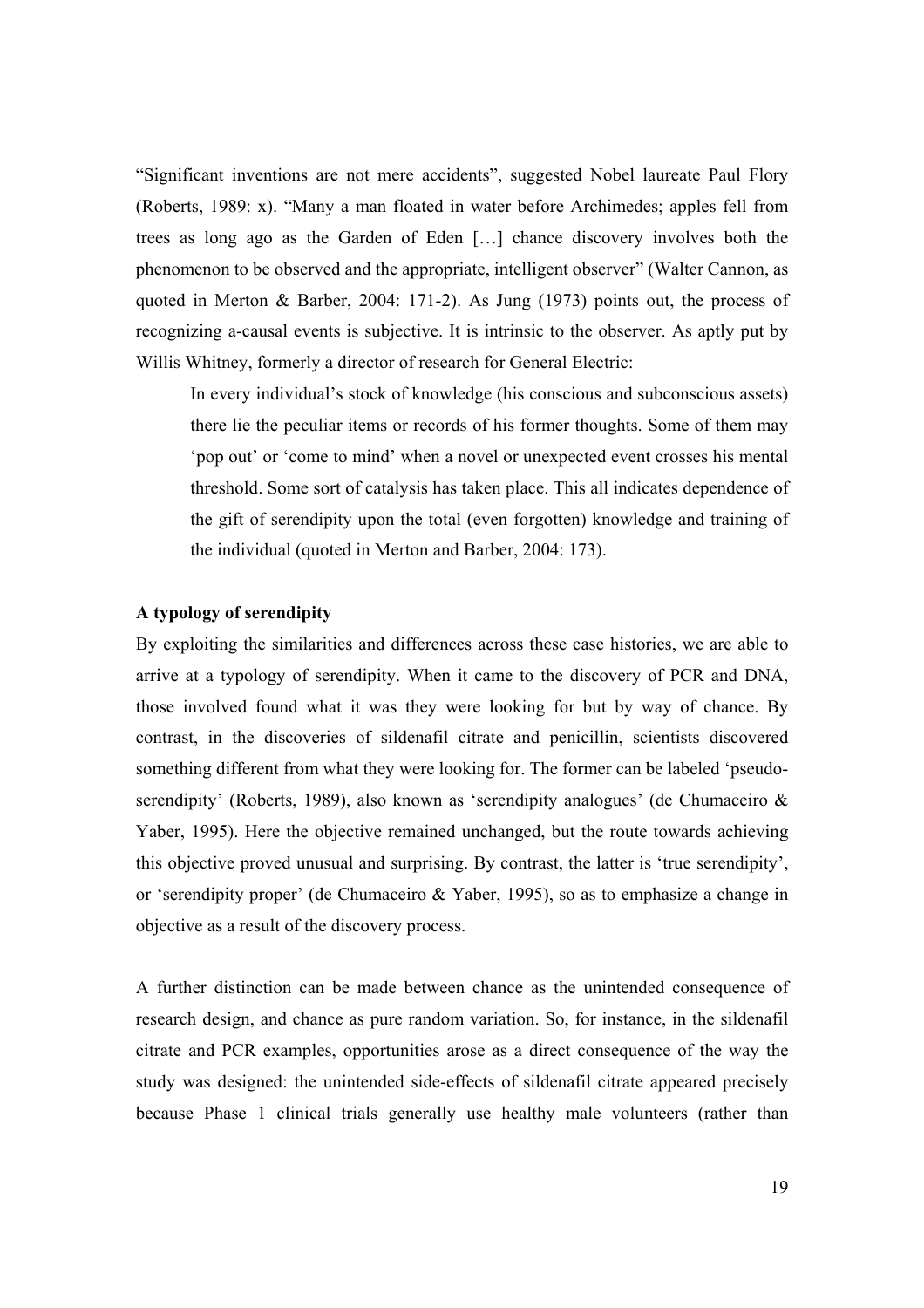females); the idea of PCR relied entirely on Mullis' imaginative efforts at recombining a set of existing technologies. In the cases of sildenafil citrate and PCR, the unintended consequence is *causally related* to a design process. By contrast, the discoveries of penicillin and DNA benefited from random chance occurrences: the spore in Fleming's dish had most likely wafted in from the mycology labs located one floor down; Crick was fortunate to share his office with a crystallographer (an advantage not shared by Wilkins and Franklin). Either event was *causally unrelated* to any research design – or a-causal. The resulting typology can be represented by means of a simple matrix (Figure 1).



Figure 1: A typology of serendipity

#### **Conclusions and implications**

This paper addressed the context of scientific innovation, rather than its context of justification (or validation) or commercialization. Specifically, it attended to innovation through what is popularly called serendipity. In so doing, the papers aimed at three objectives: (a) to respond to a paucity of research on serendipity; (b) to provide conceptual clarity in defining serendipity; and (c) to propose a means of operationalizing serendipity for research purposes. As for the first of these, the paucity of empirical research may be explained, at least partly, by an incorrect use of serendipity as synonymous with chance, luck or providence. Thus defined it remains difficult to operationalize. This paper sought conceptual clarity in proposing four types of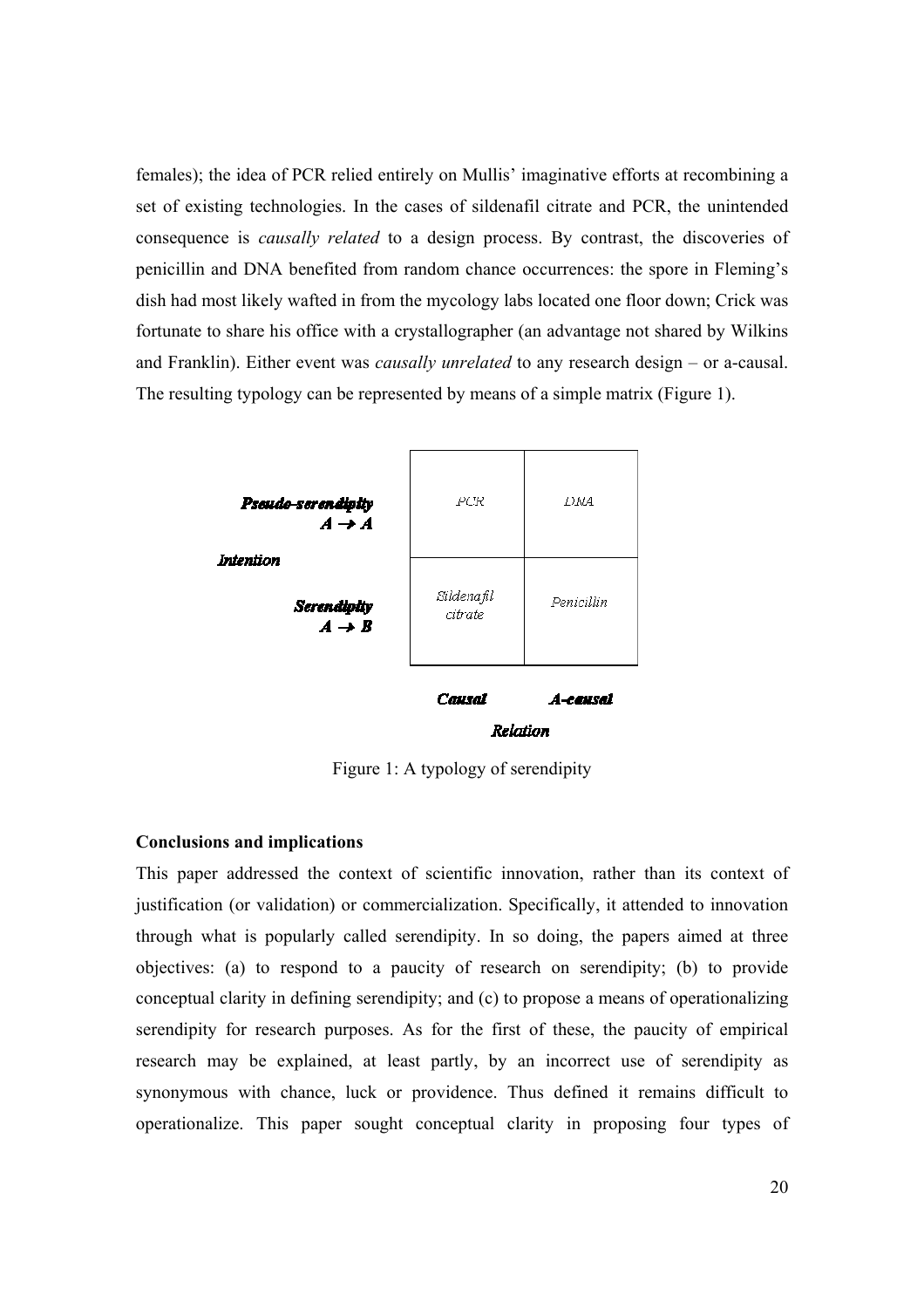serendipity, exemplified by four examples. Each illustrated serendipity as the identification of 'correct pairs' of events, where 'correct' means 'meaningful', not causal. After all, the princes of Serendip were sagacious, inasmuch as they made unplanned observations.

Serendipity, the examples suggest, may benefit from a degree of sloppiness, inefficiency, dissent, failure, and tenacity – on "loafing and savoring the moment, of wandering and loitering and directionless activity of all sorts" (Ferguson, 1999: 194), or those things organizational research seeks to minimize in its emphasis on efficiency. "It often pays to do somewhat untidy experiments, provided one is aware of the element of untidiness" (Merton and Barber, 2004: 192-3). Clearly, as Merton and Barber (2004: 201) note, too much dictatorship over research is clearly as stifling and impractical as it is morally repugnant.

Research on innovation entrepreneurship by Burgelman (1983) and Bygrave (1989) emphasized the importance of "controlled sloppiness" in highly innovative organizations. Furthermore, Weick (1977) and March (1981) suggest that activities not directly related to the organization mission improve the capacity of response to changing conditions. This sloppiness-by-design can help organizations in responding to serendipity.

This 'controlled sloppiness' is also consistent with those who have emphasized the necessity to sustain a balance between freedom and constraint, emergence and planning. Mirvis (1998), adopting jazz improvisation as a metaphor, suggested creating situations where unplanned interactions are directed by an ex-ante preparation. The purpose is that of providing an environment where unintentional events can occur and be noted. By tolerating a measure of 'sloppiness' through structural diversity, organizations can prepare themselves for serendipity. Similarly, relationships that span groups of individuals that would not normally interact may increase an organization's propensity to access, absorb, and exploit diverse sets of ideas. Geletkanycz and Hambrick (1997) observed that managers, whose relationships span organizational and industry boundaries, tend to attain a higher level of performance. Similarly, McEvily and Zaheer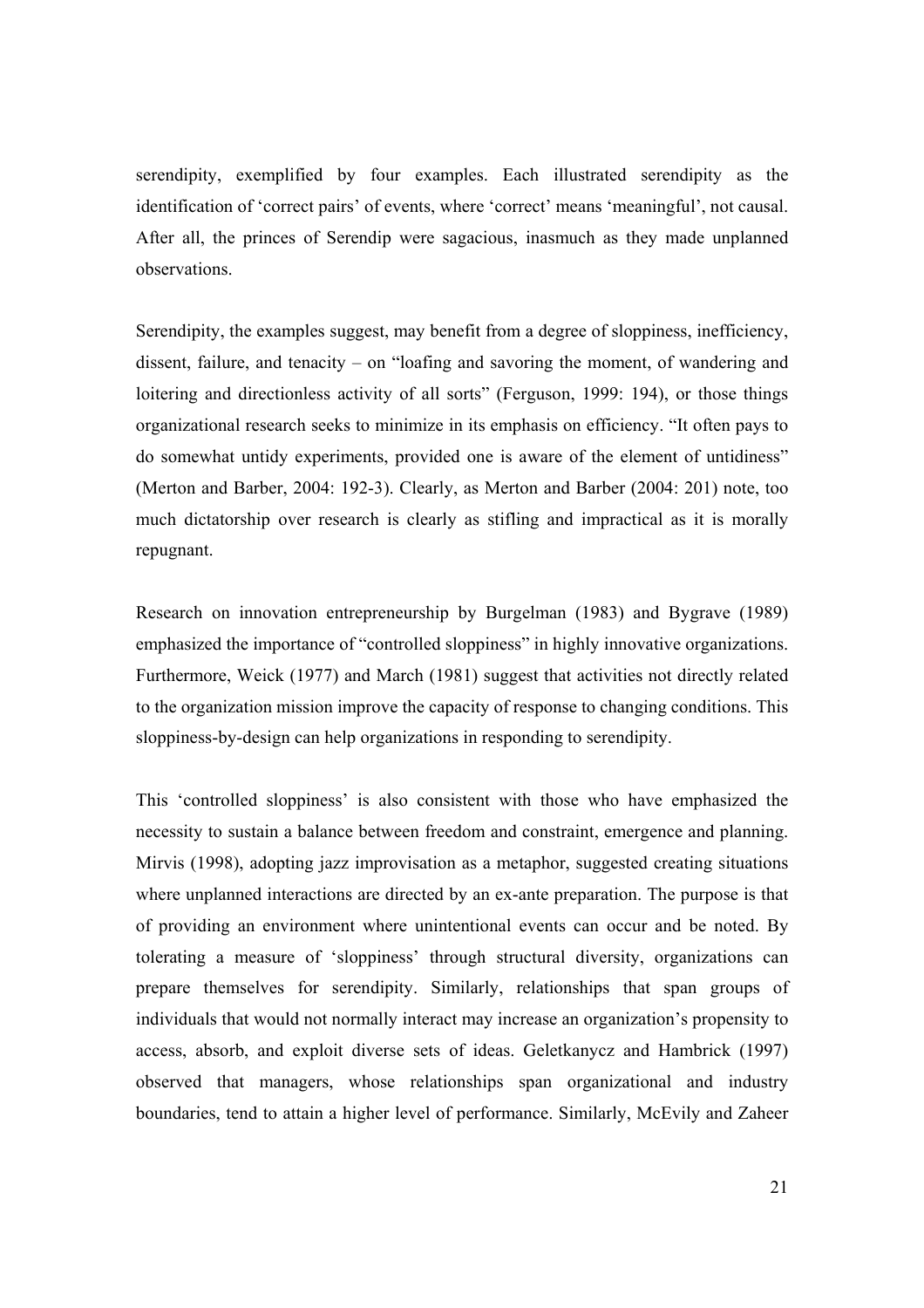(1999) found that manufacturers with more non-redundant sources of advice beyond the organization seemed to have greater access to competitive ideas. Koput and Powell (2003) concluded that biotechnology firms with mores types of activities involving more types of partner organizations had higher chances of survival and earnings potential (cf. Burt, 2004: 358). Likewise, Pennings and Harianto (1992: 365) in their study of the US banking industry found that the more a firm "accumulated networking skills, as inferred from the magnitude of strategic alliances, the higher the probability of innovation". Furthermore, Bundy (2002), based on his experience of R&D management, stressed the importance of diversity and connecting apparently unrelated bits of know-how to foster innovation.

Likewise, the safeguarding of the freedom of dissent is a requisite for organizations in search of innovative solutions (Nemeth, 1997). Also, freedom to act independently in the initial stages of an innovation process, or to be able to reconfigure existing problems into new lines of research, tends to facilitate the emergence of unexpected discoveries. Furthermore, a risk-taking and entrepreneurial ambiance, reinforced by symbols and incentives, may encourage the development and dissemination of novel ideas. Finally, the active search for diversity and heterogeneity in profiles, specialties, and disciplinary backgrounds may supply the right blend of talents necessary for innovation. It can also be enhanced through managerial techniques such as brainstorming of open-ended discussion groups. Intuition plays a critical role to the extent that it can help synthesize disparate ideas, and thus achieve serendipity (Isaack, 1978). In the same spirit, Swedberg (1990: 3) and Burt (2004: 350) quoted John Stuart Mill ([1848] 1987: 581) as suggesting that "it is hardly possible to overrate the value... of placing human beings in contact with persons dissimilar to themselves, and with modes of thought and action unlike those with which they are familiar…Such communication has always been, and is peculiarly in the present age, one of the primary sources of progress".<sup>4</sup>

Serendipity, properly understood, also accentuates the importance of the historical and social features of the innovation process. Insofar as serendipity relies on scientists 'matching' events meaningfully with their knowledge of the past, to understand this past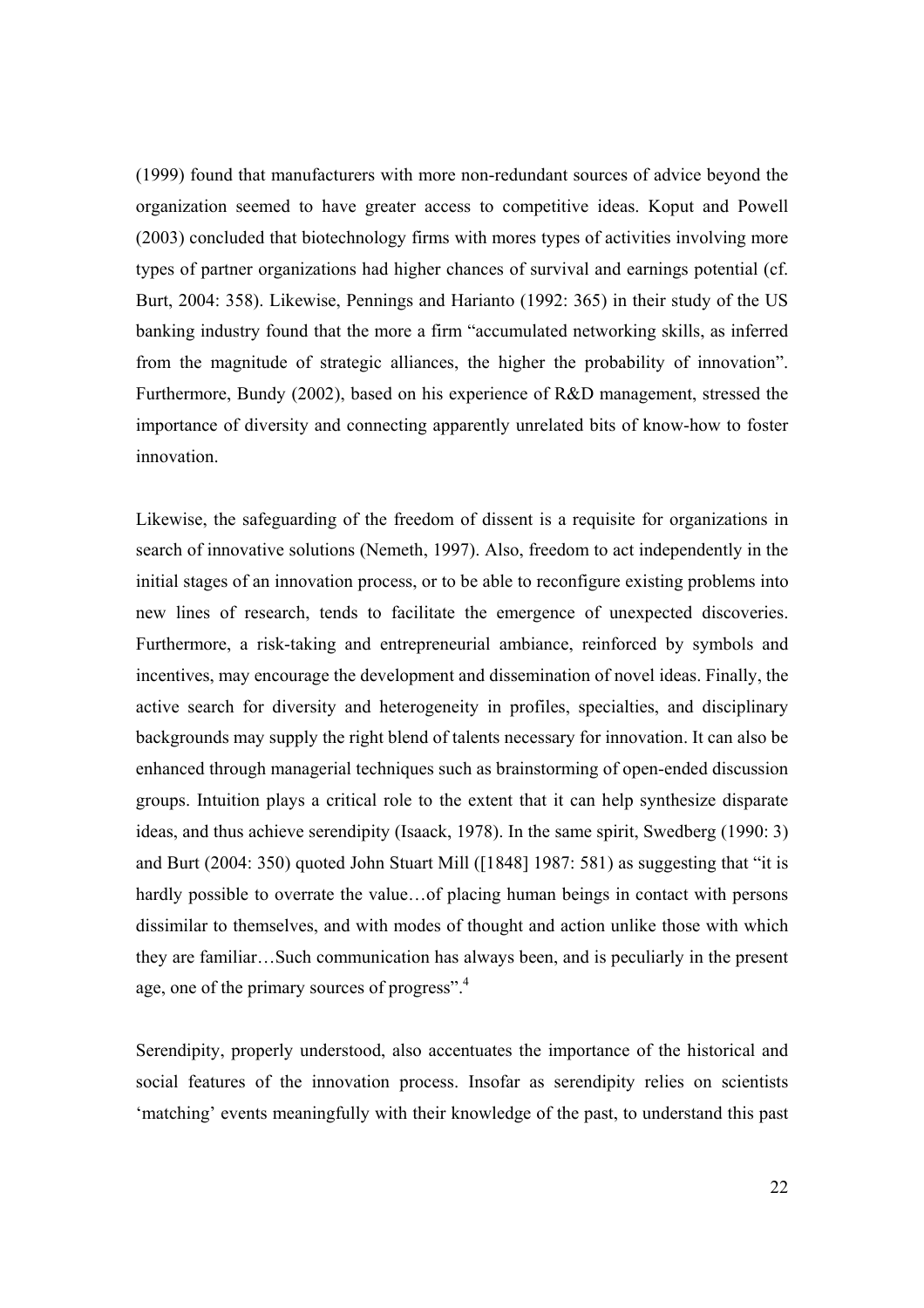is as vital as to anticipate the future. By the same token, the myth of the 'lone scientist' sits uncomfortably alongside the definition of serendipity. It is unlikely that Fleming, Watson, Crick, and Mullis could have achieved their breakthrough innovations without the benefit of those around them. The elucidation of DNA is particularly relevant in this respect. These conclusions are consistent with Hargadon's (2003) detailed study of breakthrough innovations.

To understand serendipity as a capability, rather than as tantamount to a chance event, opens a Pandora's box of questions for future research: Are some organizations 'luckier' than others, and if so why? If chance favors the 'prepared mind', what does preparedness mean in the context of organizations? Is there such a thing as 'organizational serendipity'? Or is serendipity invariably embedded in individual people, leaving innovation in the hands of recruiters? How differently do organizations respond to accidental discoveries? Is there an optimal degree of inefficiency or wastefulness to be tolerated (even planned for) in innovative organizations? What organizational processes allow for one research trajectory to be pursued (even if triggered by coincidence or intuitions) but not others? What are the consequences for halting unpromising projects that, while economizing on expenditure, may pre-empt serendipity by abandoning projects too soon?

Last but not least, in redefining serendipity as the junction of a-causal but meaningful events, we can finally make out a structure to serendipity. The legendary status of such 'chance' discoveries as penicillin, Velcro, X-rays, aspirin, Post-It Notes, the HP Inkjet printer, or Scotchguard are no longer justified. Rather, the seeds of discovery were brewing long before the chance observations credited with innovations. As Szent-Györgyi, who discovered vitamin C, insightfully surmised: "discovery is seeing what everybody else has seen, but thinking what nobody else has thought".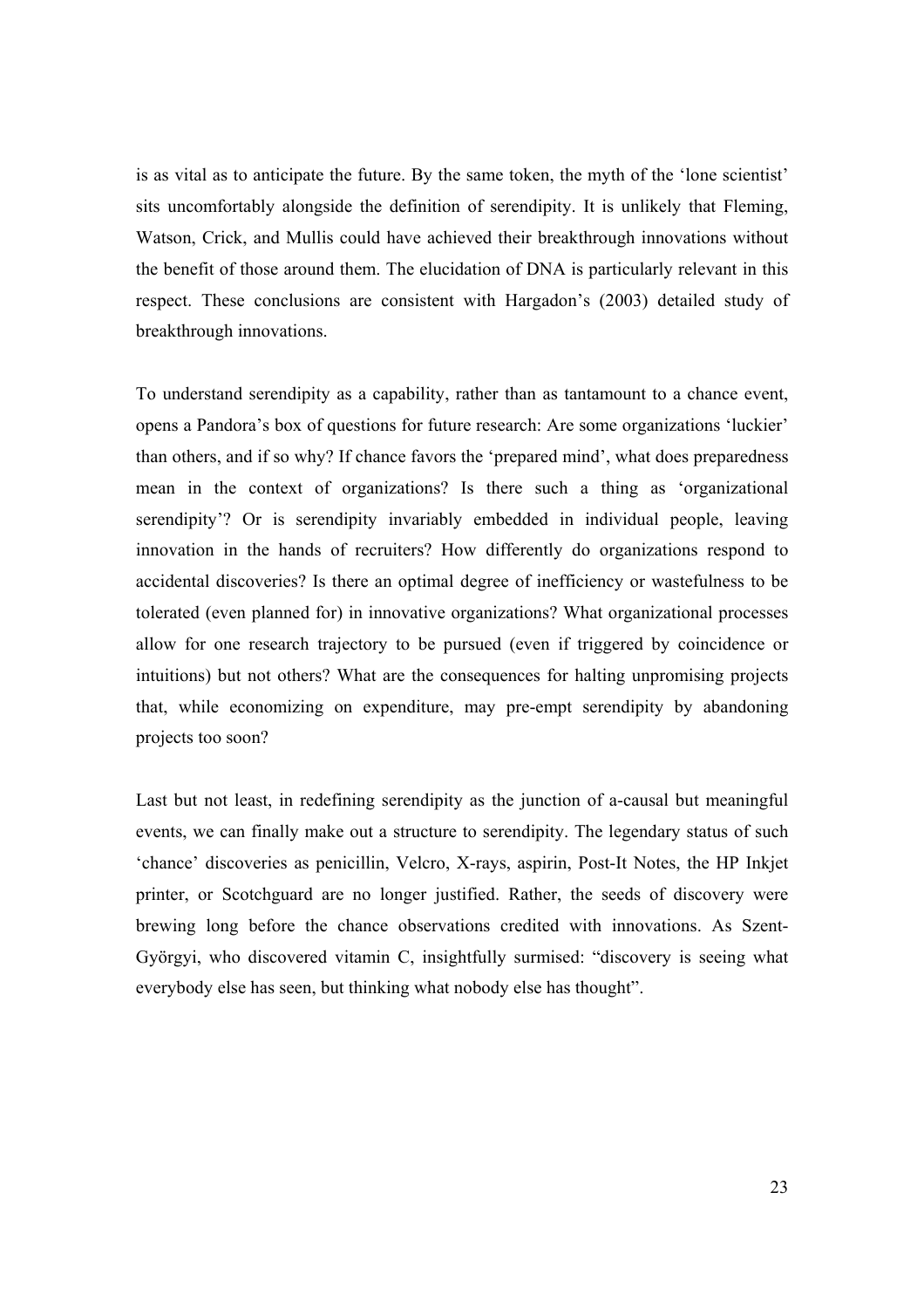#### **References**

Austin, J. H. (2003 [1978]). *Chase, Chance and Creativity: The Lucky Art of Novelty*. London: The MIT Press.

Bandura, A. (1982) The psychology of chance encounters and life paths. *American Psychologist*, 37: 747-755

Bandura, A. (1998) Exploration of fortuitous determinants of life determinants of life paths. *Psychological Inquiry,* 9: 92-115

Barney, J.B. (1986) Strategic factor markets: expectations, luck, and business strategy. *Strategic Management Journal* 32(19): 1231-1241

Bertrand, M. and Mullainathan, S. (2001) Are CEOs rewarded for luck? The ones without principals are. *The Quarterly Journal of Economics* (August): 901-932

Bishop, J.M. (2003) *How to Win the Nobel Prize [An Unexpected Life in Science]*  Cambridge, MA: Harvard University Press

Bundy, W.M. (2002) *Innovation, Creativity, and Discovery in Modern Organizations.*  Westport, CT: Quorum

Burgelman, R.A. (1983) Corporate entrepreneurship and strategic management: insights from a process study. *Management Science.* 29,12, 1349-1364

Burt, R.S. (2004) Structural holes and good ideas. *American Journal of Sociology*, 110(2): 349-99

Bygrave, W.D. (1989) The entrepreneurship paradigm (II): chaos, catastrophe among quantum jumps? *Entrepreneurship: theory and practice.* 14, 2, 7-30.

Campanario, J.M. (1996) 'Using citation classics to study the incidence of serendipity in scientific discovery', *Scientometrics*, 37(1): 3-24

Cattani, G. (2004) Firm heterogeneity and technological performance: the evolution of fiber optics, 1970-1995. Academy of Management Proceedings.

Cohen, M.D., March, J.G. and Olsen, J.P. (1972) A garbage can model of organizational choice. *Administrative Science Quarterly* 17: 1-25

Crease, R. P. (1989) Righting the antibiotic record. *Science* 246(4932) (Nov 17): 883-884

Crick, F. (1988) What Mad Pursuit: A Personal View of Scientific Discovery. London: Penguin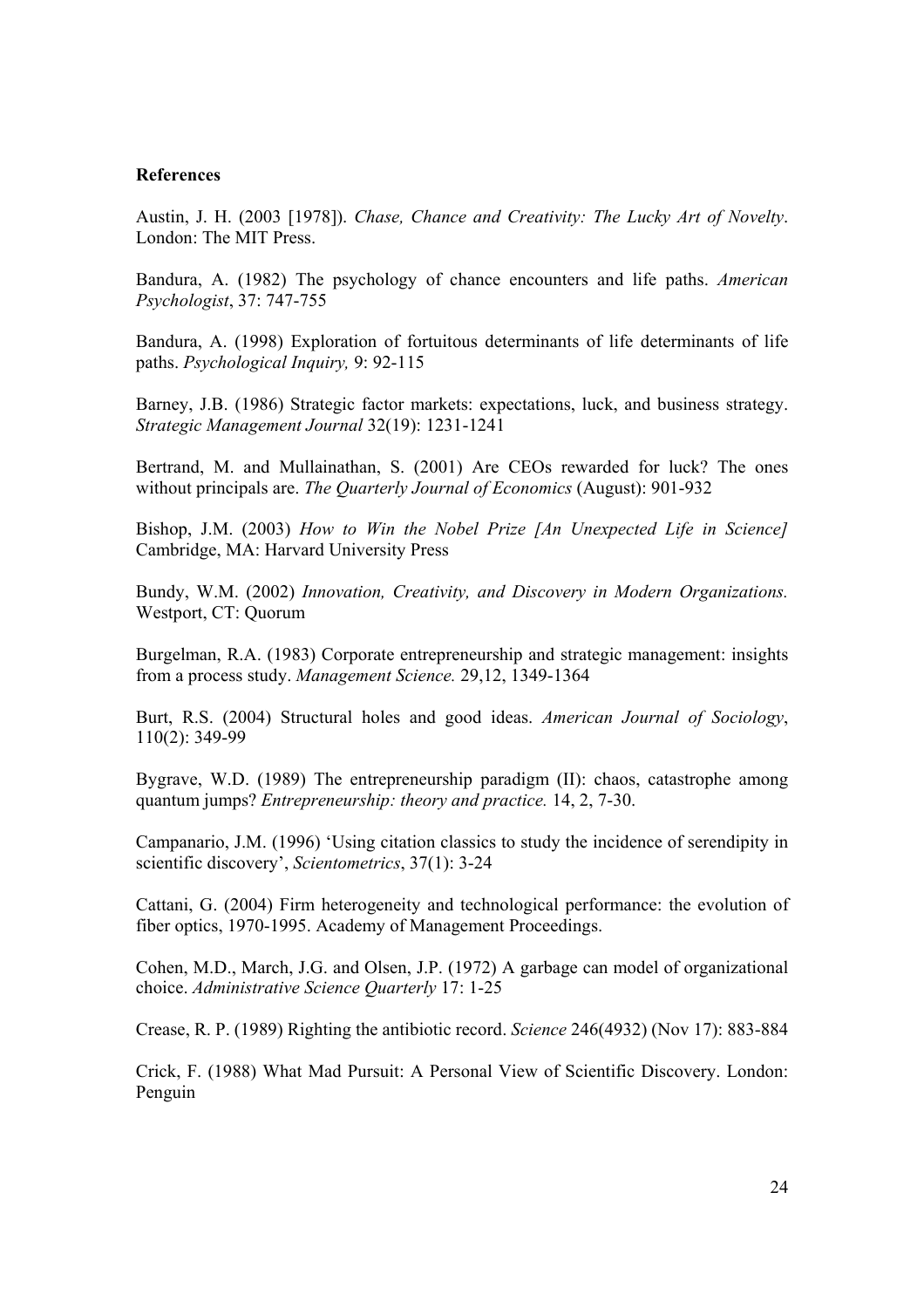Denrell, J., Fang, C. and Winter, S.G. (2003) The economics of strategic opportunity. *Strategic Management Journal.* 24: 977-990

Diamond, J. (1997) *Guns, Germs and Steel: The Fate of Human Societies*. NY: Norton

Diaz de Chumaceiro, C.L. and Yaber, O.G.E. (1995) Serendipity analogues: approval of modifications of the traditional case study for a psychotherapy research with music. *The Arts in Psychotherapy*, 22: 155-159.

Drazin R. and L. Sandelands (1992). Autogenesis: a perspective on the process of organizing. Organization Science. 3: 231-249

Eco, U. (1999 [1998]) Serendipities: Language and Lunacy. NY: Weidenfeld & Nicolson.

Ferguson, A. (1999) The lost land of serendip. *Forbes* Vol 164(8): 193-4

Feyerabend, P. (1993) *Against Method.* London: Verso

Fields, S. (2001) The interplay of biology and technology. *Proceedings of the National Academy of Sciences of the United States of America* 98(18) (Aug 28): 10051-10054

Garreau, J. (2002) The age of swarming. The Washington Post, (17 August) (www.angelfire.com/az/sthurston/The\_Age\_of\_Swarming.html)

Geletkanycz, M.A. and Hambrick, D.C. (1997) The external ties of top executives: implications for strategic choice and performance. *Administrative Science Quarterly* 42: 654-81

Govier, E. (2003) Brainsex and occupation: the role of serendipity in the genesis of an idea. *Journal of Managerial Psychology* Vol. 18(5): 440-452

Gratzer, W. (2002) *Eurekas and Euphorias*. Oxford: Oxford University Press.

Hargadon, A. (2003) *How Breakthroughs Happen: The Surprising Truth About How Companies Innovate.* Boston, MA: Harvard Business School Press.

Isaack, T.S. (1978) Intuition: an ignored dimension of management. *Academy of Management Review* 3(4): 917-922

Jacobson, R. (1990) Unobservable effects and business performance. *Marketing Science* Vol. 9(1): 74-85

Jacobson, R. and Aaker, D.A. (1985) Is market share all that it's cracked up to be? *Journal of Marketing* 49 (Fall): 11-22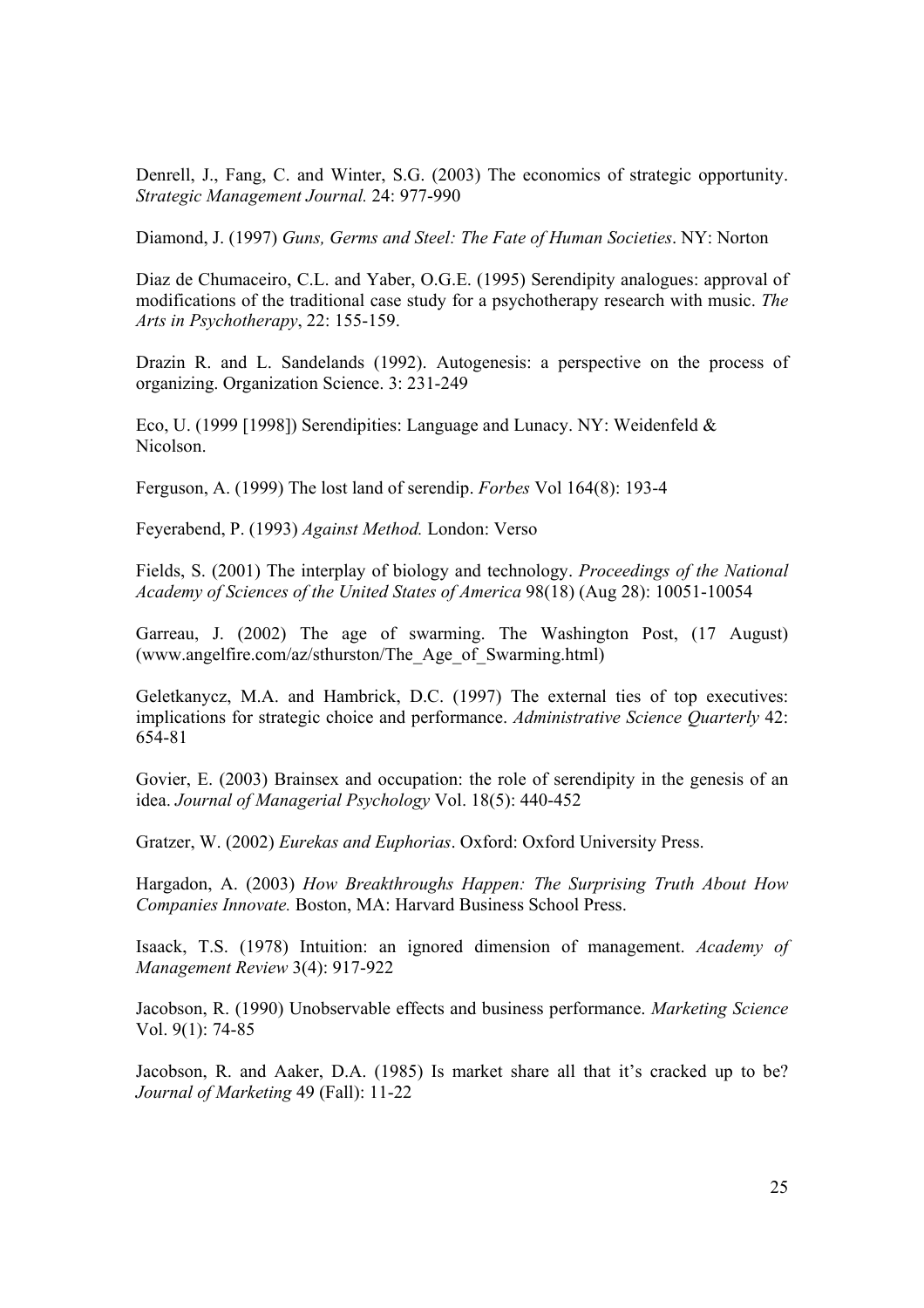Jung, C.G. (1973 [1960]) *Synchronicity: An Acausal Connecting Principle*. Princeton, NJ: Princeton University Press

Kahn, M.H. (1999) Quest for serendipity. *The (Bangladesh) Independent* June 15 (no page #)

Kaplan, R. (Ed.) (2001) *Science says: A collection of quotations on the history, meaning, and practice of science.* New York: Freeman

Kauffman S.A. (1994) Whispers from Carnot: the origins of order and principles of adaptation in complex nonequilibrium systems, in Cowan G.A., Pines D. and D. Meltzer Complexity. Metaphors, models and reality. Reading MA: Addison-Wesley.

Koput, K. and Powell, W.W. (2003) Organizational growth and alliance capability: science and strategy in a knowledge-intensive industry. Woking paper. College of Business and Public Administration. University of Arizona

Kuhn, T.S. (1970) *The Structure of Scientific Revolutions.* Chicago: University of Chicago Press

Mancke, R. (1974) Causes of interfirm profitability differences: a new interpretation of the evidence. *Quarterly Journal of Economics* 88 (May): 181-193

McEvily, B. and Zaheer, A. (1999) Bridging ties: a source of firm heterogeneity in competitive capabilities. *Strategic Management Journal* 20: 1133-56

Merton, R. (1948) The bearing of empirical research upon the development of social theory. *American Sociological Review,* 13(5): 505-515

Merton, R. and Barber, E. (2004) *The Travels and Adventures of Serendipity.* Princeton, NJ: Princeton University Press

Mintzberg, H. and McHugh, A. (1985) Strategy formation in an adhocracy. *Administrative Science Quarterly* 30: 160-197

Mintzberg, H. and Waters, J. (1985) Of strategies, deliberate and emergent. *Strategic Management Journal*, 6, 3, 257-272

Mintzberg, H. (1987) Crafting strategy. *Harvard Business Review* July-August

Mullis, K. (2000) *Dancing Naked in the Mind Field*. NY: Pantheon Books

Nemeth, C.J. (1997) Managing innovation: when less is more. *California Management Review* 40(1): 59-74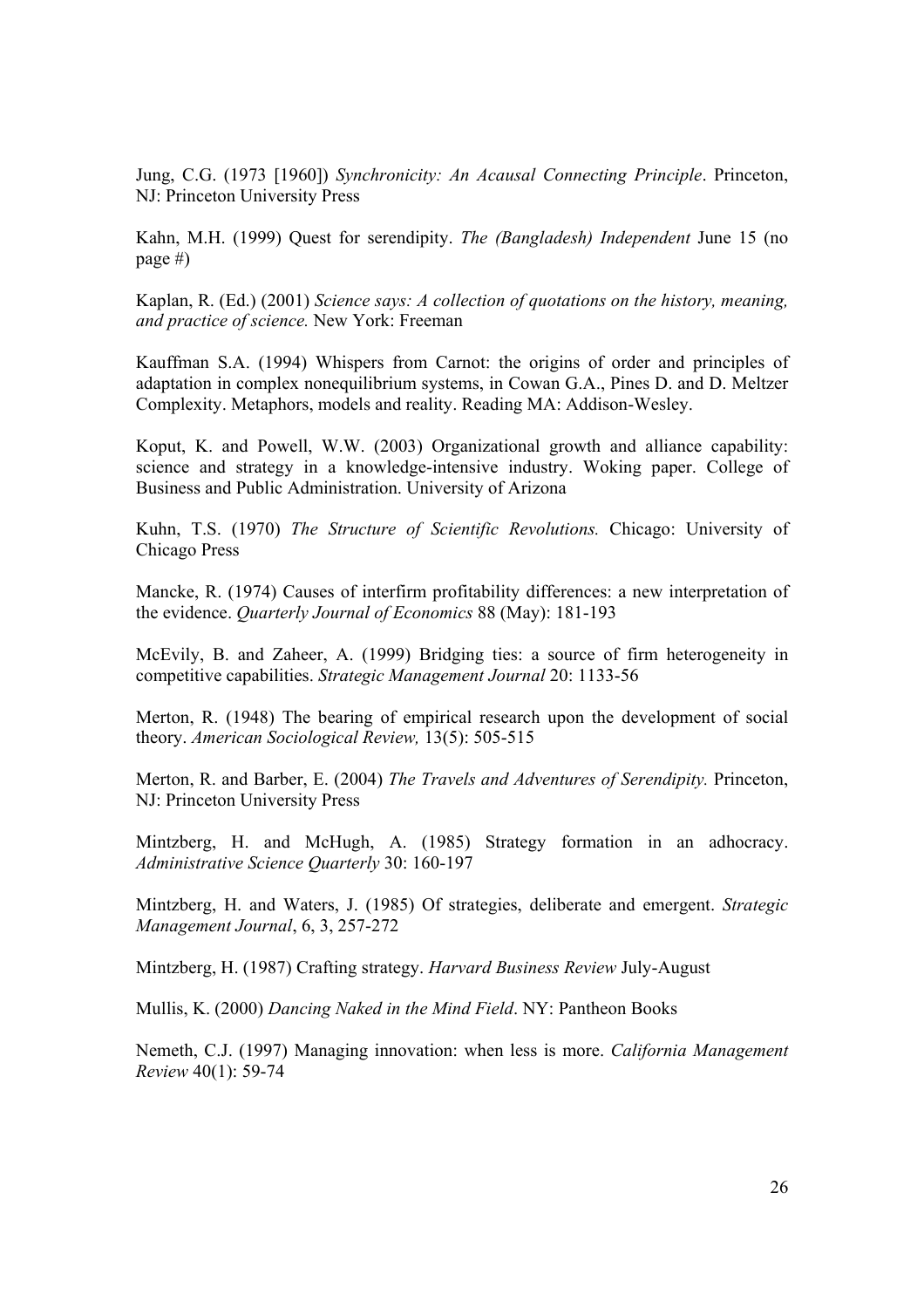Pennings, J.M. and Hariento, F. (1992) Technological networking and innovation implementation. *Organization Science* 3(3): 356-382

Perrow, C. (1984) *Normal Accidents: Living with high risk technologies*. New York: Basic Books

Portes, A. (2000) The hidden abode: sociology as analysis of the unexpected *American Sociological Review* Vol. 65 (February): 1-18

Rappleye, W.C. (1997) Science and serendipity. *Financial World,* 20 May 1997, Vol 166(5): 99

Richtel, M. (2004) All thumbs, without the stigma. CNET news.com (12 August)

Roberts, R.M. (1989) *Serendipity*. New York: John Wiley & Sons.

Rumelt, R. and Wensley, R. (1980) In search of the market share effect. *Working Paper MGL-61,* University of California, Los Angeles

Schrage, M. (2004) Prepared minds favor chance. *Technology Review* July/August, p. 16. (www.technologyreview.com)

Simonton, D.K. (2004) *Creativity in Science: Chance, Logic, Genius and Zeitgeist*. Cambridge: Cambridge University Press

Skinner, Q. (2000 [1985]) Introduction: the return of grand theory*. In the Return of Grand Theory in the Human Sciences* by Q. Skinner (ed). Cambridge: Cambridge University Press

Slowiczek, F. and Peters, P.M. (2004) Discovery, chance, and the scientific method. *Access Excellence Classic Collection. (www.accessexcellence.org/AE/AEC/CC/chance.html)* 

Tolson, J. (2004) A word's eventful journey. *U.S. News & World Report* Vol 136(4): 51

van Andel, P. (1994) 'Anatomy of the unsought finding: Serendipity: origin, history, domains, traditions, appearances, patterns, and programmability'. *British Journal of the Philosophy of Science*, 45: 631-648

van Andel, P. and Bourcier, D. (2001) 'Serendipity and abduction in proofs, presumptions, and emerging laws', *Cardozo Law Review*, 22: 1605-1620.

van de Loo, E. (2000) Crosstalk: The clinical paradigm: Manfred Kets de Vries's reflections on organizational therapy: an interview by Eric van de Loo. *European Management Journal,* Vol. 38(1): 2-22.